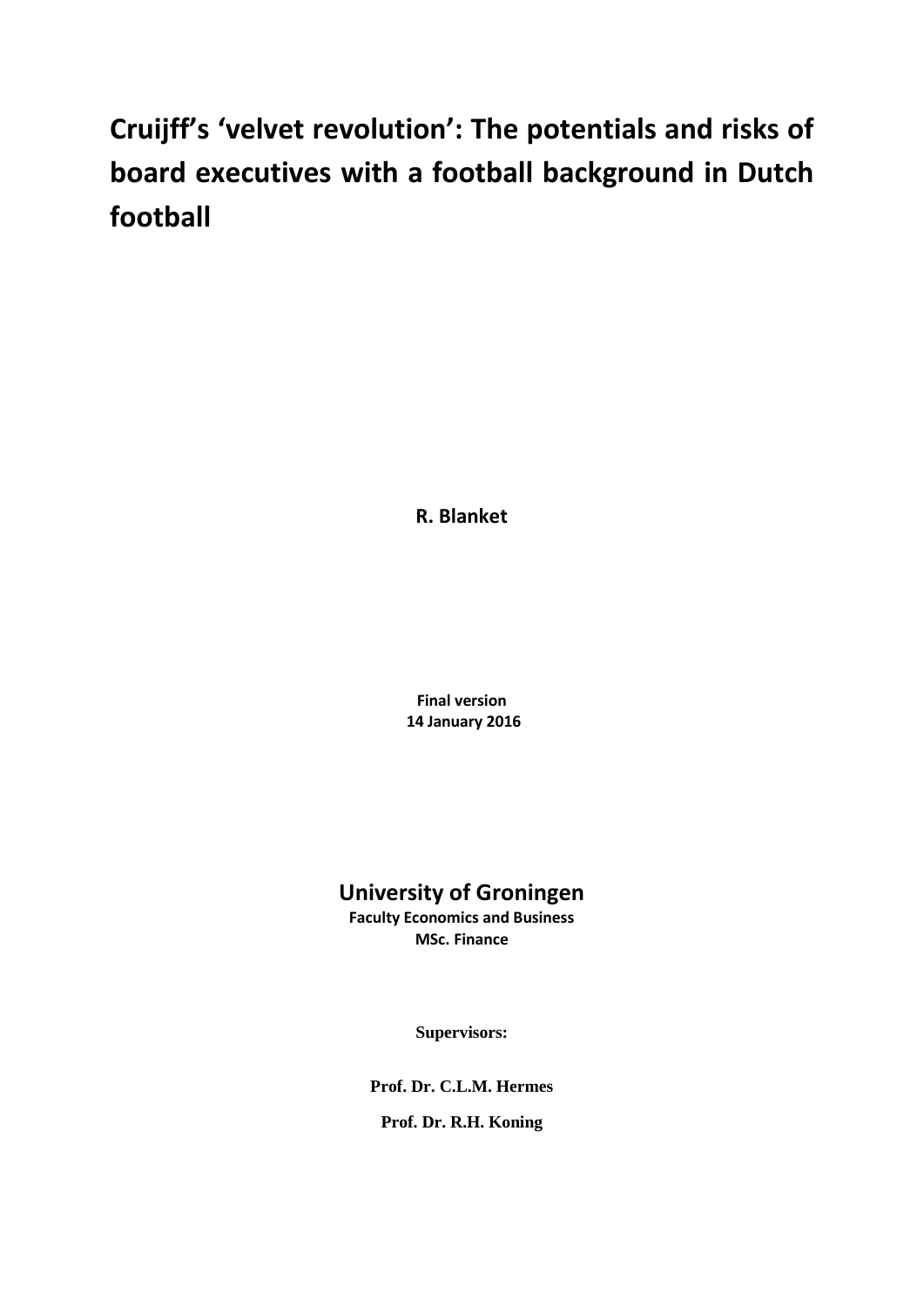# **Cruijff's 'velvet revolution': The potentials and risks of board executives with a football background in Dutch football**

**This paper examines the influence of board executives with a background in football on both the sportive and financial performance of the football club. In order, we used data from all 34 Dutch professional football clubs to explain their performance by firm- and executive characteristics. Generally, we find strong evidence that football clubs can buy success by their payroll mechanism. However, we find no evidence that executives with a football background effectively influence the football club's sportive performance. Moreover, we expected these football backgrounded executives to subsequently worsen the financial performance of the football club. Based on the idea that there exists a trade-off between sportive and financial performance. Although, we find weak evidence of a trade-off between sportive and financial performance, we find no evidence that executives with a background in football amplify this trade-off effect, and therefore would worsen the financial performance of the football club.** 

**R. Blanket**

# **University of Groningen**

**Faculty Economics and Business MSc. Finance**

**Supervisors:**

**Prof. Dr. C.L.M. Hermes**

**Prof. Dr. R.H. Koning**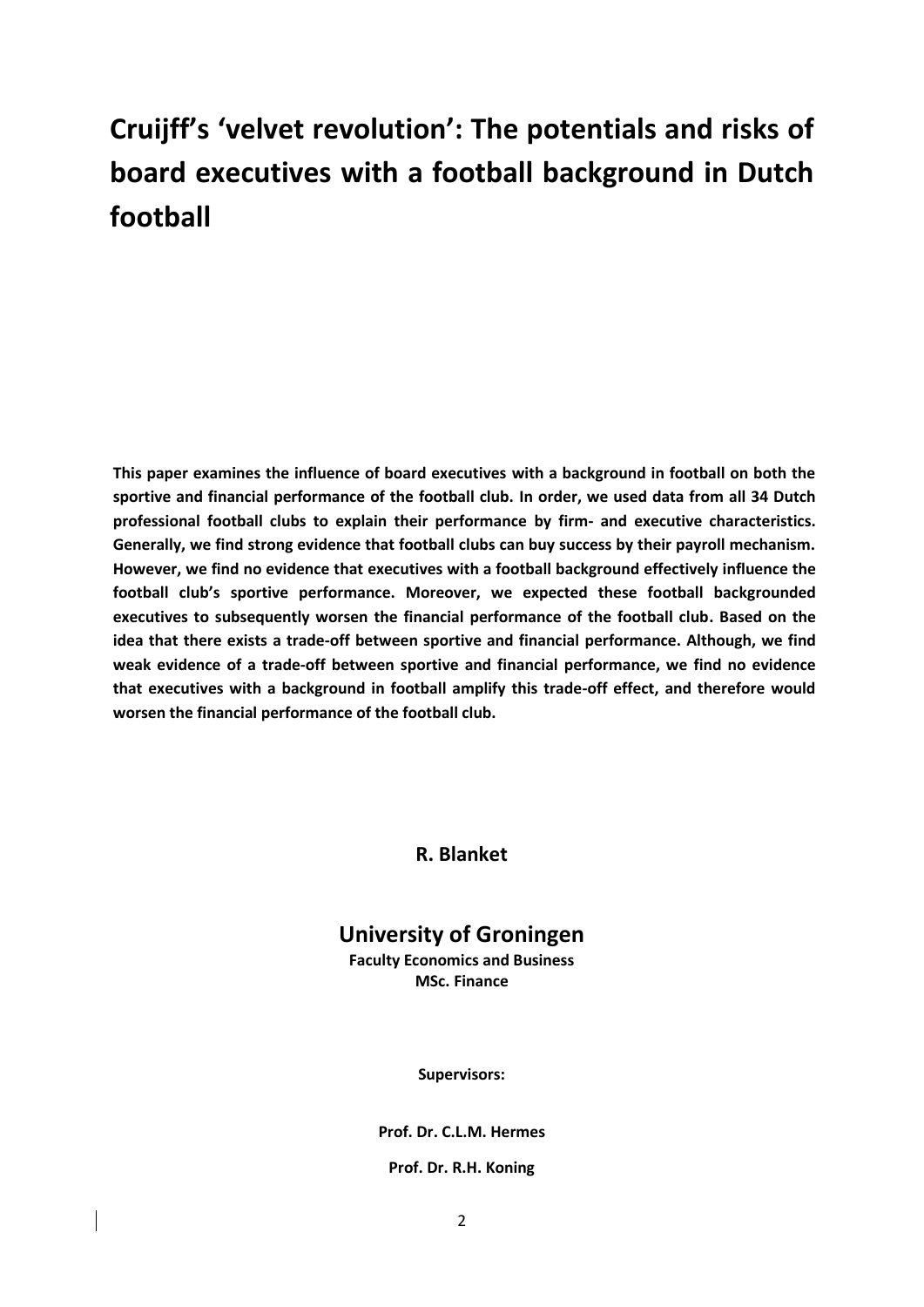## **1. Introduction**

In September 2010 Dutch football legend Johan Cruijff, as a concerned share- and stakeholder, started a 'velvet revolution' at his former club, Ajax Amsterdam. In his opinion, Dutch football sportive performance, including Ajax, worsened over the last years.<sup>1</sup> Therefore, an significant alteration in Dutch football was needed. Using his influence as a former legend of the club, Johan Cruijff intervened into the deepest core of the organisation and replaced the complete (non-football backgrounded) executive board and management of the club. He argued "that a football club should be managed by executives with a (past) functional football background, and preferable a history as a professional football player, to improve sportive performance".<sup>2</sup> Hence, the football background of the board executives would require the necessary 'football' expertise to manage the primary goal (Sloane 1971, Késenne 1996) of a professional football club, sportive performance.

We assume that the better talented players earn higher wages and that football clubs, consequently, buy success by effectively investing in these wages (Szymanski and Smith, 1997). Furthermore, we expect that these 'football' backgrounded board executives are, because of their expertise, skills and knowledge, capable to use their budgets more effectively than their rivalry executives without a background in football. Hence, they improve sportive performance by attracting better talented players or improving the youth academy to even educate and develop these talented players themselves. Therefore, the main research question of this paper states, that board executives with a background in professional football positively influence the sportive performance of the football club.

Interestingly, alongside the sportive crisis, over the years Dutch football also felt into a financial crisis. This is illustrated by the 34 Dutch professional football clubs over the season 2013/'14, where they recorded a total operating financial loss of 38,5 million euros.<sup>3</sup> Furthermore, only 8 out of the 34 Dutch football clubs achieved operating profits. Basically, we observe cumulative losses in almost all European's major leagues, including the Belgium Pro league, English Premier League, French Ligue 1, German Bundesliga and Spanish Primera Division. Some of these leagues probably solace themselves with the sportive results. However, is this tenable on the long term? Based on this observation, we assume that the aim for sportive success worsens the financial position of the football clubs. This negative effect could only be strengthened by adding executives with a sportive background on the board, because these executives will probably mainly focus on the sportive performance of the club.

**.** 

 $^{\text{1}}$ http://sport.infonu.nl/voetbal/129266-daalt-nederland-nog-verder-op-de-uefa-coefficientenlijst.html

<sup>&</sup>lt;sup>2</sup> <http://www.nu.nl/sport/2379073/cruijff-wil-oud-spelers-in-ledenraad-ajax.html>

<sup>&</sup>lt;sup>3</sup> http://www.hetseizoenincijfers.nl/index.php?p=algemeen&s=bedrijfsresultaat&b=ej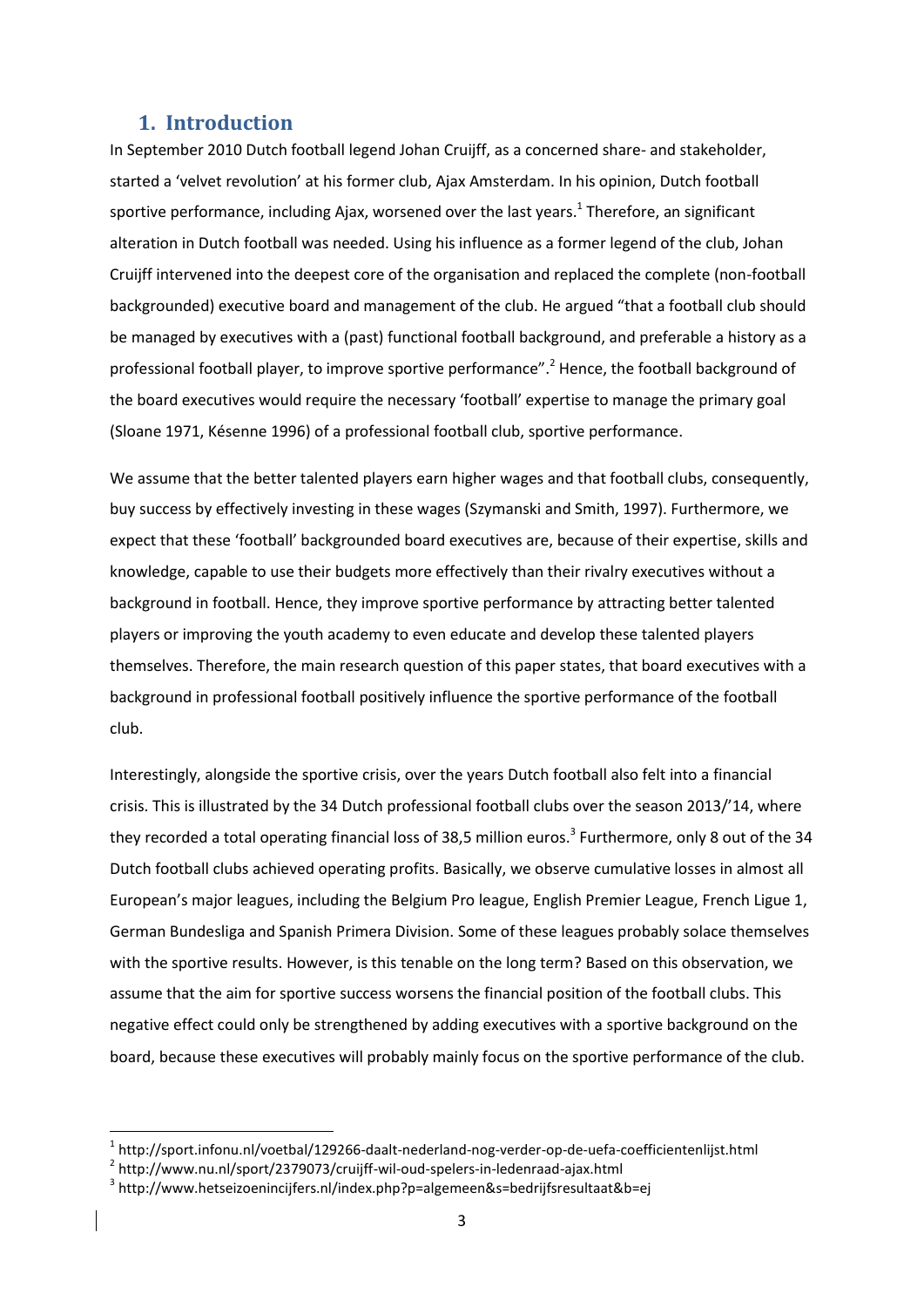Generally, we assume that better talented players earn higher wages. Therefore, to attract and keep their talented players, we assume that football clubs should raise their wage costs. As a result, football clubs that aim for sportive performance do this at the cost of financial performance. This is confirmed by the trade-off theory (Garcia-del Barrio and Szymanski, 2009), that denotes that sportive and financial performance of the football club are negatively related. Moreover, football clubs face 'weak' governance mechanisms (Andreff, 2007) to prevent financial failure. In fact, football clubs fully rely on the separation between the executives and supervisory board. Hence, we observe no additional governance mechanisms guarding for financial risks. Basically, we observe that most of these supervisory board share the interest for sportive performance at the costs of financial performance, and therefore, these governance mechanisms do not withhold the football clubs from financial failure. As a result, we expect that executives with a background in football, who mainly focus on sportive performance, will worsen the football club's financial performance.

In addition to our main research question, we will examine the influence of board executives with a football background on the financial performance of the football club.

## **2. Theoretical Background**

This section briefly discusses the theoretical background. First of all, we give an introducing overview of corporate governance in football, followed by a discussion of legal status, ownership models and share- and stakeholders interests. After that, we discuss the role of board executives (characteristics) influences on the football club's performance. Furthermore, we debate the football industry, the performance goal of football clubs and the trade-off between sportive and financial performance. Finally, we explain the relation between performance preferences and governance in football, and describe the potential influence of board executives with a background in football on performance.

## **2.1 Corporate Governance in Football**

Originally, most professional football clubs were characterised by an organisation governance that included a committee that was elected by the football club's members (Buraimo et all, 2006). However, during the 20<sup>th</sup> century football became more popular and (spectator) revenues, and following, player wages raised intensively (Harvey, 2005). As a result, the football industry changed from a regular 'sport' industry into a 'business' industry. This new football industry necessitated additional levels of finance to continue growing (Hamil and Walters, 2009). Therefore, football associations like the FA (UK) and KNVB (The Netherlands) allowed football clubs to 'professionalize' and, to protect committee members for personal liability, convert into private companies with limited liability. Nowadays, these private limited companies are the dominant used legal structure in (Dutch) professional football. Those (new) private limited companies include shareholders, who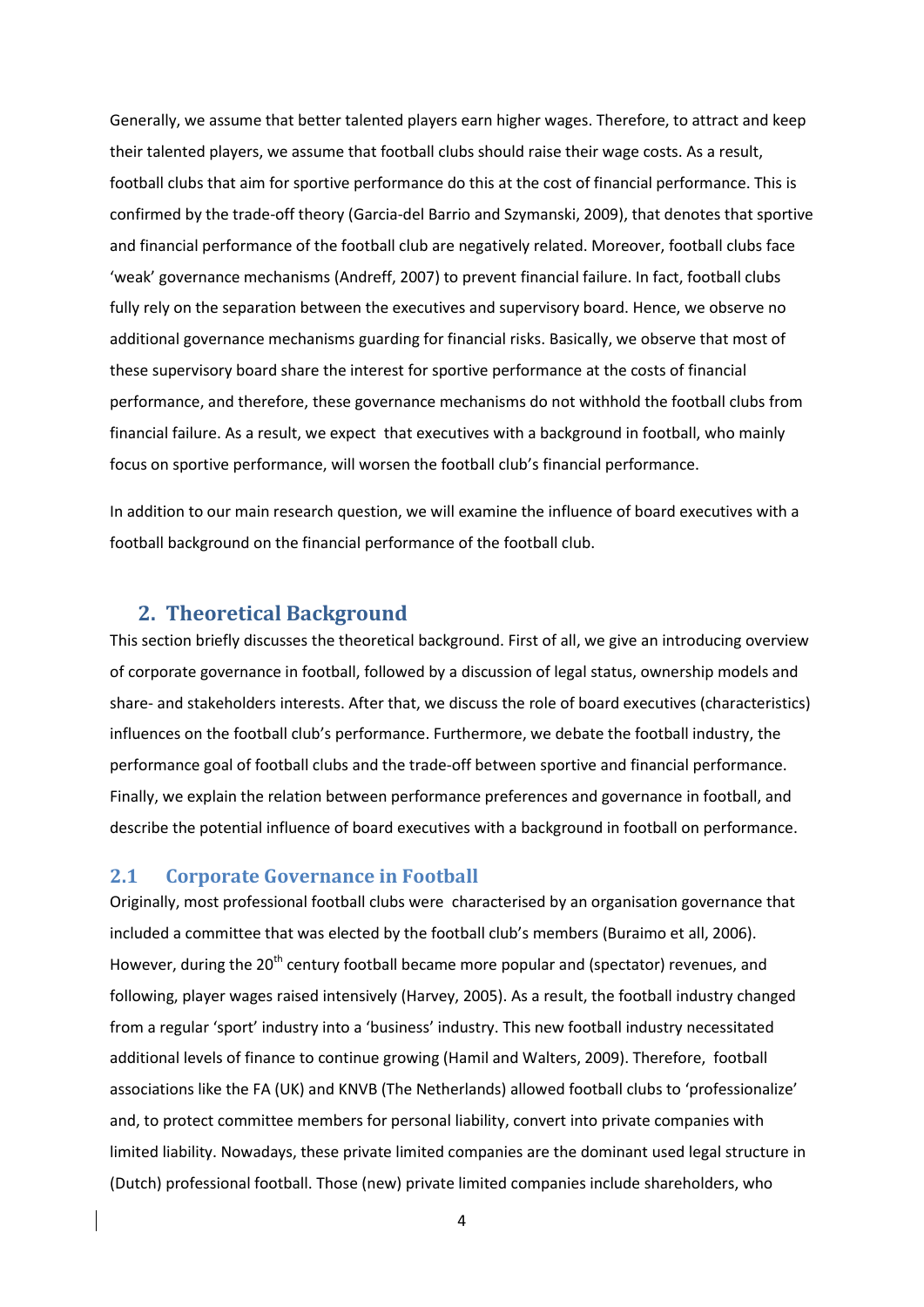magnified the opportunities for football clubs to attract extra finances to raise player wages even further to improve sportive performance (Zimbalist and Szymanski 2002, Szymanski and Smith 1997, Andreff 2007). Admittedly, the focus on sportive performance contains a potential risk, which is in hands of the football club's board of directors. They should be aware of blindly focussing on achieving the sportive performance goals at all costs. Because this could result in expenses so high, that it leads the football club into bankruptcy. Interestingly, this financial risk would probably enhanced by attracting (more) board executives with a football background, since their primary goal is sportive performance. However, we discuss this issue later on.

#### **Institutional governance**

1

Essentially, the Dutch football association determines the minimum required governance structures that football clubs should satisfy.<sup>4</sup> They obligate football clubs to hand in financial information three times a year and set minimum standards for safety, personnel, youth academies and require the football club to have a board of directors. Basically, the football cubs are accountable to, and external controlled by, the football association. However, the football association does not prescribe a minimum required governance model, where for instance the organisation structure and internal controlling systems are stated. Instead, football clubs are free to create their own governance models according to what they find appropriate. These governance structures depend mainly on their legal status, which altered over the last decades and will be discussed later on.

#### **Legal status and governance mechanisms**

Over the last years almost all Dutch football clubs (27 out of 34) converted into private or public limited companies. This large scale conversion did not only occur in the Dutch football league. For instance, almost all English football clubs converted into PLC's, 84 out of 86 (Hamil and Walters, 2009). Though, some Dutch clubs are still foundations ('stichtingen') without shareholders, most clubs do have a separation between the owners and executive board. In most of the Dutch football clubs we therefore observe a two-tier board (Dulewicz, Macmillan and Herbert, 1995), separated in a daily management (executives) and a supervisory board (non-executives). This supervisory board often functions as a controlling mechanism on the executives to prevent potential risks and in addition, evaluates the performance of the football club. According to Higgs (2003), an effective performing supervisory board could already control for most of the potential hazards that companies face. Generally, the supervisory board controls the board of executives by agreeing on clear performance objectives with the daily management and then strictly monitor the reporting of this performance. Moreover, supervisory boards correlate positively with firm's total performance since

<sup>4</sup> https://ebv.knvb.nl/uploads/PX/9y/PX9ypG80eFBsQjDTn-uhwQ/120216-Handboek-Bestuurders-Betaald-Voetbal--def.pdf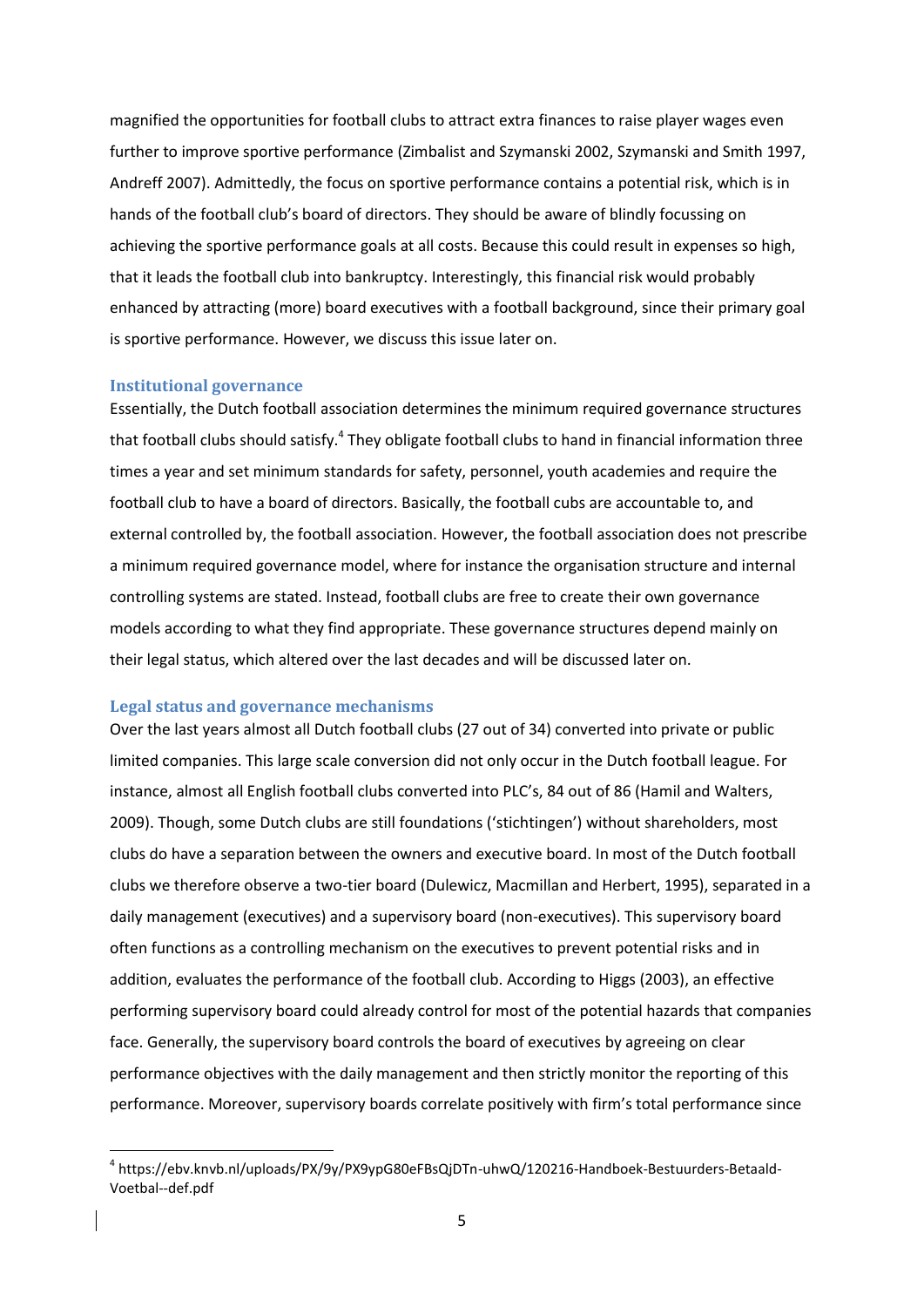the firm's "delegation to, and monitoring of management is more efficient due to internal controls" (Dulewicz and Herbert, 2004). Off course, there are other governance mechanisms for internal control and improving the company's performance, such as CEO compensation, as we observe in many public limited companies (Coles, Williams and Sen 2001). However, we do not observe these mechanisms at football clubs. Instead, Michie and Oughton (2005) state that the standards of corporate governance of football clubs are still significantly below those of listed companies. Most football clubs have no internal risk control and business planning systems and therefore fully depend on the effectiveness of the supervisory board. Consequently, football clubs mainly depend on the performance of their directing board executives and controlling owners (shareholders).

#### **Ownership models and shareholder's interest**

Interestingly, in many cases the shareholders of the football club are represented by the originate football club members (Buraimoo et al, 2006). These club member's shareholders prefer sportive performance over financial performance (Hamill et al, 2010). Therefore, they control and evaluate the board of directors on their sportive successes. Moreover, in other ownership models, football clubs are owned by their supporters, 'the supporter trust model', or (foreign) investors (Walters and Hamill, 2009). Both supporters and (foreign) investors chiefly care about sportive performance. These (foreign) investors own football clubs to receive global notoriety and fame. They approach the football club as a 'trophy' asset and therefore do not care about financial performance. In fact, sportive success determines the value of the asset. Since the 1990's, a third football owner governance model is introduced; the stock market model of ownership. According to this model football clubs sell their shares at the stock market to attract additional levels of finances, and therefore become public limited companies. In general, according to classical economic theory (Fama, 1965) stock market investors are assumed to invest in stocks to enlarge their financial positions. However, Renneboog and Vanbrabant (2000) show that investments in English football clubs on the London stock exchange substantially underperformed the market index. Moreover, the Dutch listed football club Ajax only paid dividends once over the last ten years.<sup>5</sup> This suggests that even these public shareholders do not (only) invest because of a financial incentive. Therefore, it is likely that the interest of football club's shareholders, regardless of the governance owner model, is rather focussed on sportive performance than financial performance. Since these shareholders decide who takes a seat on the executive- and supervisory board, they will probably appoint executives and supervisors who take care of their sportive interests. If we assume that board

<sup>5</sup> http://www.beursgorilla.nl/fonds-

informatie.asp?naam=Ajax&cat=dividenden&symbol=&instrumentcode=24479&subcat=12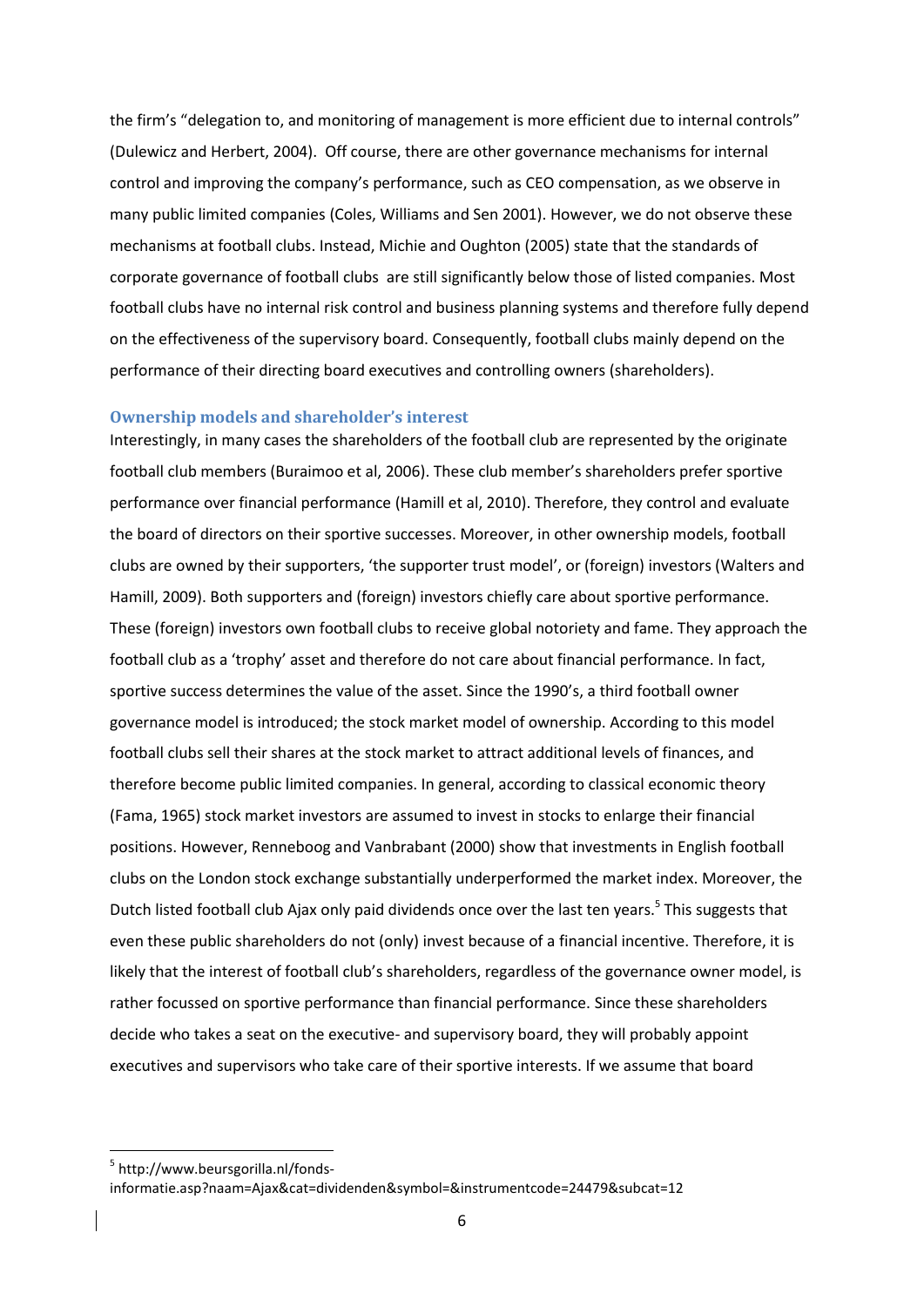executives with a background in football are capable to improve sportive performance, they fit the model to satisfy the owners expectations.

#### **Stakeholder interests**

According to Rose (2007) board executives should in general reflect the firm's stakeholders, to improve the performance of the firm in line with these stakeholders. In football, even though some stakeholders (financial managers, suppliers) care about the financial performance of the football club, the major stakeholders (spectators, sponsors, TV broadcasters, social community) care mainly about the sportive performance of the football club (Senaux, 2008). These stakeholders become increasingly influential on the governance and performance preferences of the football clubs (Holt, 2007). Basically, the board executives with a football background and these stakeholders represent the same interests. This offers potential to successfully improve sportive performance of the football club (Dulewicz and Herbert, 2004). Moreover, there will be less threats and burdens because of counteractions by external stakeholders (Freeman, Martin and Parmar, 2007). For instance, when board executives represent other interests than the major stakeholders, who for example prefer financial performance over sportive performance, football clubs experience counteracting pressure of stakeholders. Hence, when a football club would mainly focus on financial performance at the cost of sportive performance, spectators and sponsors will counteract to encourage the board to invest in player wages to improve sportive performance (Zagnoli and Radicchi 2010). Though, there is nothing wrong with a financial performance strategy, the gap of interests between stakeholder and the board would probably cause frictions that causes the board operate less efficient and deteriorate the total performance of the football club. Therefore, under the assumption that football clubs determine a clear sportive performance strategy, adding (more) 'football' expertise on the board makes sense. Generally, when we assume that these board executives are better capable to cope with sportive goals, these executives could (effectively) improve the utility of the football club's stake- and shareholders. Whether these executive's 'football' background could improve sportive performance will be discussed in the next section.

## **2.2 Board executives characteristics**

In this section we discuss the influence of board characteristics on the football club's performance. Moreover, we debate our main research variable and question the potentially added value of board executives with a background in football on the sportive performance of the football club. In addition, we introduce a number of board characteristics that could influence the performance as well. These variables will be used as control variables in our model.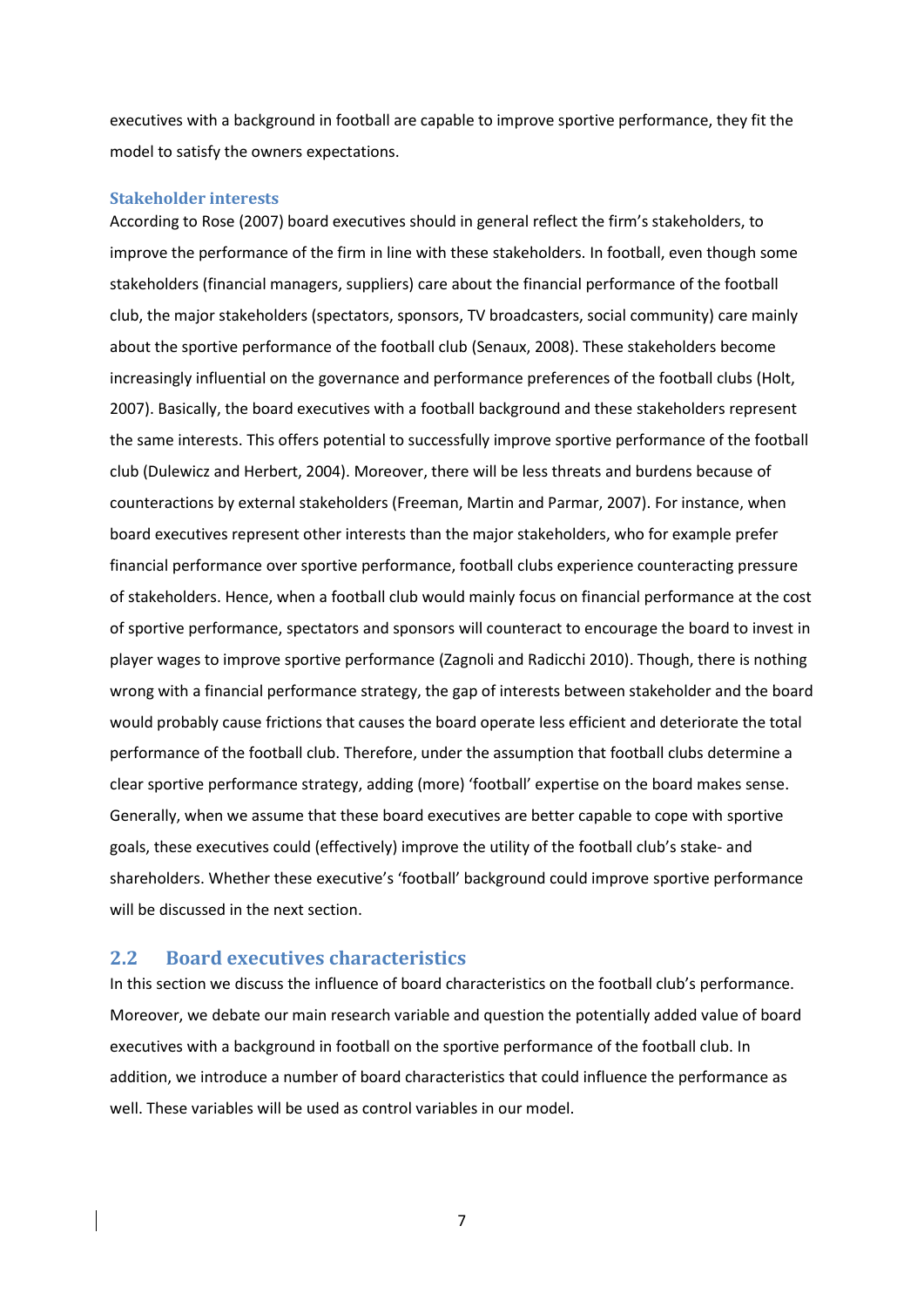#### **Professional background**

In their paper about board dynamics and the influence on firm performance, Walt and Ingley (2003) introduce the board executive's 'professional and personal' background as a component explaining the firm's performance. They argue that the professional and/or personal background of a board's executive represents experience, knowledge, skill and expertise. This expertise could positively influence the financial performance of the company when it matches the company's industry. Hence, these executives developed 'human capital', that enables them to improve the company's performance (Yukl, 2008). These findings are in line with other empirical studies (Milliken and Lant, 1992; Smith et al, 1994; Simons, 1995) who find evidence that professional background improves sales, return on investments (ROI), profitability and future performance. Undoubtedly, since shareand stakeholders encourage board executives to focus on sportive goals, we expect that football clubs could improve their sportive performance by adding board executives with a professional background and expertise matching their industry, football. Therefore, we expect that executives with a football background will positively influence sportive performance and examine this in our empirical section.

#### **Other characteristics**

**.** 

In addition to background, a number of other board executive's characteristics could influence the performance of the football club. First of all, in their study on the Fortune 1000<sup>6</sup> firms Carter, Simkins and Simpson (2003) find that minorities, as women (gender), significantly influence the firm's value. They argue that this is mainly because of the diversity that results from adding other minorities to the board. Furthermore, Hermalin and Weisbach (1991) state that also the executive's tenure on the board could influence the firm's performance. They argue that a longer tenure could reflect aboveaverage abilities, since these executives are not fired before. On the other hand, they debate that executives should not stay to long on the board because over time they lose their flexibility, what consequently would harm the firm's performance. Hence, they find evidence that a tenure over fifteen years significantly harms profitability. In addition, we find evidence that age negatively explain company performance (Guest, 2009). Finally, we consider the influence of board size on performance of the football club. Basically, a various set of (empirical) studies, concerning Europe and the US, conclude that increasing the board size negatively impacts profitability (Eisenberg et all 1998, Guest 2009, Conyon and Peck 2010). These companies with larger boards are assumed to be less effective because of poor communication and decision making. Although, football clubs have relatively small conservative and unilateral boards with little diversity in gender, tenure , age and board size, it is

<sup>6</sup> https://connect.data.com/directory/company/fortune/1000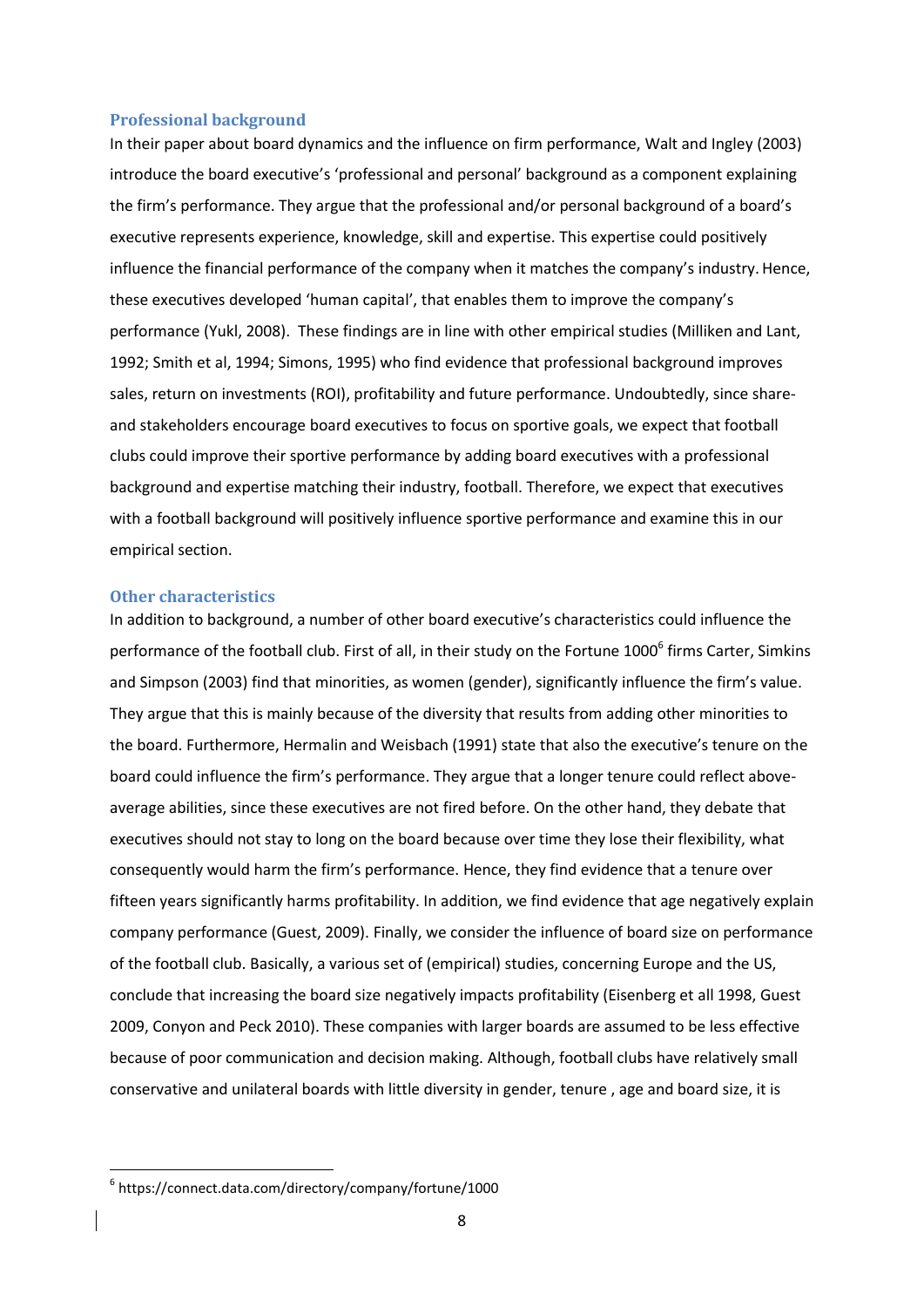interesting to notice that these characteristics could influence the football club's performance. Therefore, we will control for these executive characteristic variables in our model.

## **2.3 Football Industry**

Earlier on, we argued that from a stake- and shareholder perspective we expect football clubs to aim for sportive performance. Therefore, we needed executive's with a background in football to improve sportive performance. In this section we debate whether football clubs actually behave as (sportive) win maximizers and question what will be the consequences for the financial performance of the football club.

## **Win or Profit Maximization?**

According to Zimbalist (2003) the football industry is unique from other businesses and not (only) characterized by the focus on financial performance. Instead, football clubs compete both financially and 'sportively'. He argues that clubs in theory aim for maximizing the owners utility which could be a combination of both sportive and financial goals. Moreover, most studies even suggest that football clubs are 'win' maximising behaviourists, entirely focussing on the sportive performance of the football club. Corresponding with previous research from Sloane (1971) and Késenne (1996), the researchers Garcia-del-Barrio and Szymanski (2009) observe empirical evidence that "football clubs are more closely approximated by sportive 'win-maximization' behaviour than by 'profit maximization behaviour. This corresponds with the concern of stakeholders about sportive performance and the desire to improve sportive performance of the football club by adding sportively backgrounded executives on the board. However, although football clubs aim for sportive successes, they should also aim for a 'zero profit budget constraint' to remain financially solvable on the long term. This means that football clubs should maximize their sportive performance within the boundaries of finances and should at least perform financially 'break-even' (no profit, but also no deficit). Therefore, it is interesting to examine whether these sportively backgrounded executives on the board are capable to improve sportive performance of the football club and at the same time stick to this 'zero-budget' constraint.

## **Trade-Off Theory**

**.** 

Ideally, football clubs who aim for improving sportive performance should improve their financial performance automatically since intuitively, better quality would lead to higher spectator-, sponsorand TV revenues. However, analysing the football industry, we observe the opposite. Generally, we find financial failure (deficits) for most of the football clubs in the Belgium, Dutch<sup>7</sup>, English, French, German and Spanish football leagues (Andreff 2007, Dejonghe 2010, Garcia-Del-Barrio and

<sup>&</sup>lt;sup>7</sup> http://www.hetseizoenincijfers.nl/index.php?p=algemeen&s=bedrijfsresultaat&b=ej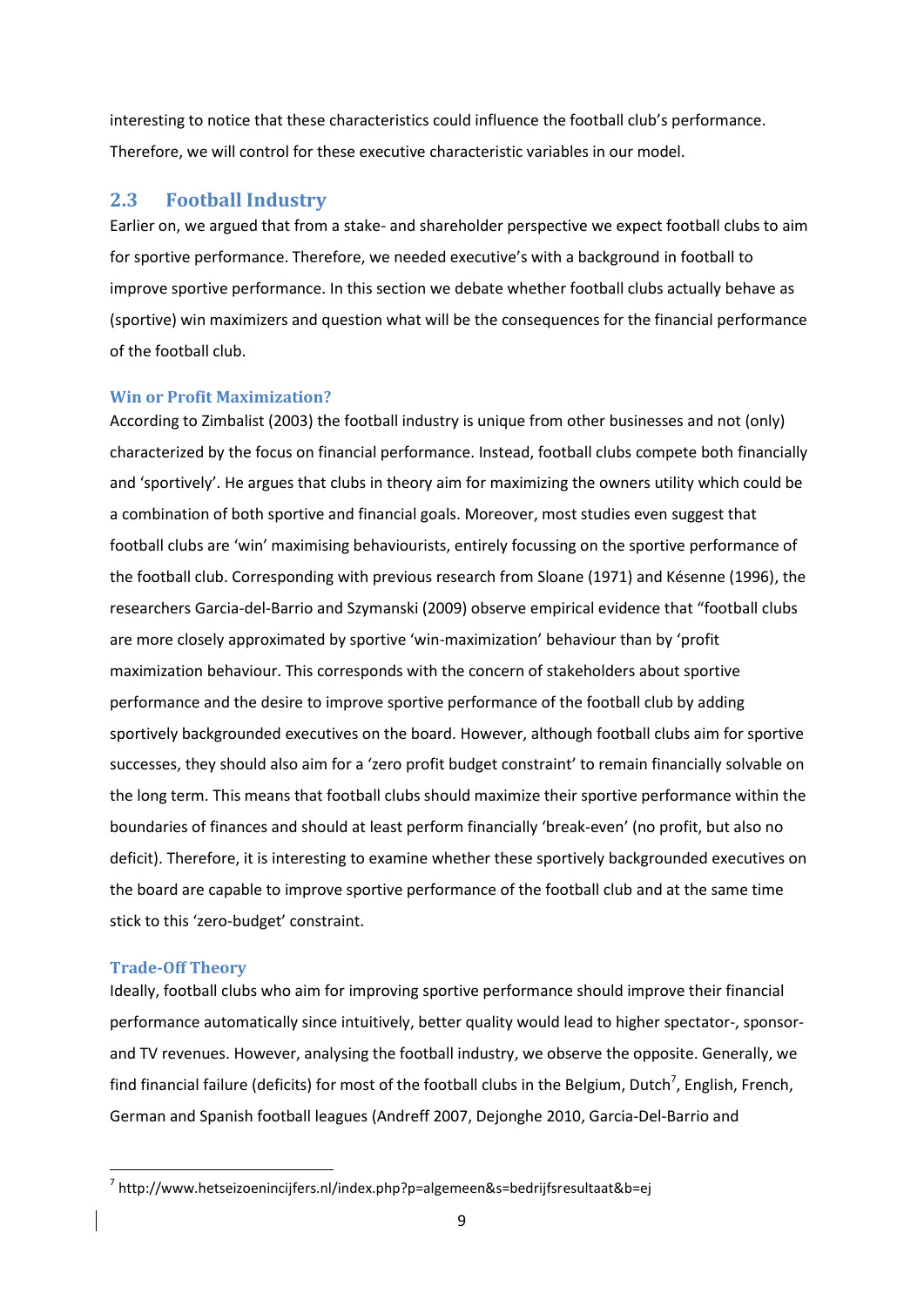Szymanski 2009, Dietl and Franck 2007). This financial failure is even larger according to the sportive superpowers, for instance Barcelona and Real Madrid (Barrajas and Rodriguez 2010).

Therefore, Garcia-del-Barrio and Szymanski (2009) state that football clubs face a 'trade-off' between financial and sportive performance. In their research paper about the English and Spanish football leagues, they argue that football clubs managements continually face trade-off choices between financial- and sportive goals. This is illustrated by their model where they assume that (increasing) wage expenditure improves players quality and thus sportive performance, but, ceteris paribus, increases operating costs and therefore reduces operating profits. They emphasize a negative correlation between both financial and sportive outcome performances, and therefore conclude that a trade-off exists. Consequently, the board executives of football clubs face this trade-off as well, and therefore by aiming for the one, they indirectly harm the other performance. As a result, in the case of adding executives with a football background it seems reasonable that they will focus, and improve, sportive performance and, vice versa, will harm financial performance. In our empirical section we will examine the trade-off hypothesis.

#### **Player wages: The link between financial and sportive performance**

Andreff (2007) confirms the existence of a trade-off between sportive and financial performance in French football and appoints the French football clubs as 'non-profit' maximizers aiming for sportive success at all costs. These costs constitute the link between financial and sportive performance. Generally, football clubs (managements) are convinced that they are able to 'buy' their sportive success by investing in qualitative better platers. Hence, they expect to improve their sportive performance by investing (more) in player wages. As a result, they increase their wage costs and consequently reduce their operating profits. This positive relation between investing in players (quality) and sportive performance is confirmed by Barajas and Rodriguez (2010), who empirically examined the relationship between wages and sportive performance for the financially distressed Spanish Football League. They find a clear positive relationship between wage and sportive performance. This strong relation between player wages and (sportive) performance is not unique for the football industry. In fact, researchers find comparable evidence in other sport industries. For instance, Hall, Szymanski and Zimbalist (2002) find a positive correlation between payroll and sportive results for the American baseball industry. Moreover, they argue that as a consequence of globalizing and opening the football player markets for (young) talented players the causality between payroll and performance in football should be even strengthened compared to the major baseball league. These baseball clubs face more restricting agreements that limit player spending, player mobility, roster sizes and rights to trade compared with football. However, since the Bosman arrest in 1995 (Dejonghe, 2005) most of these restrictions are absent in the football industry.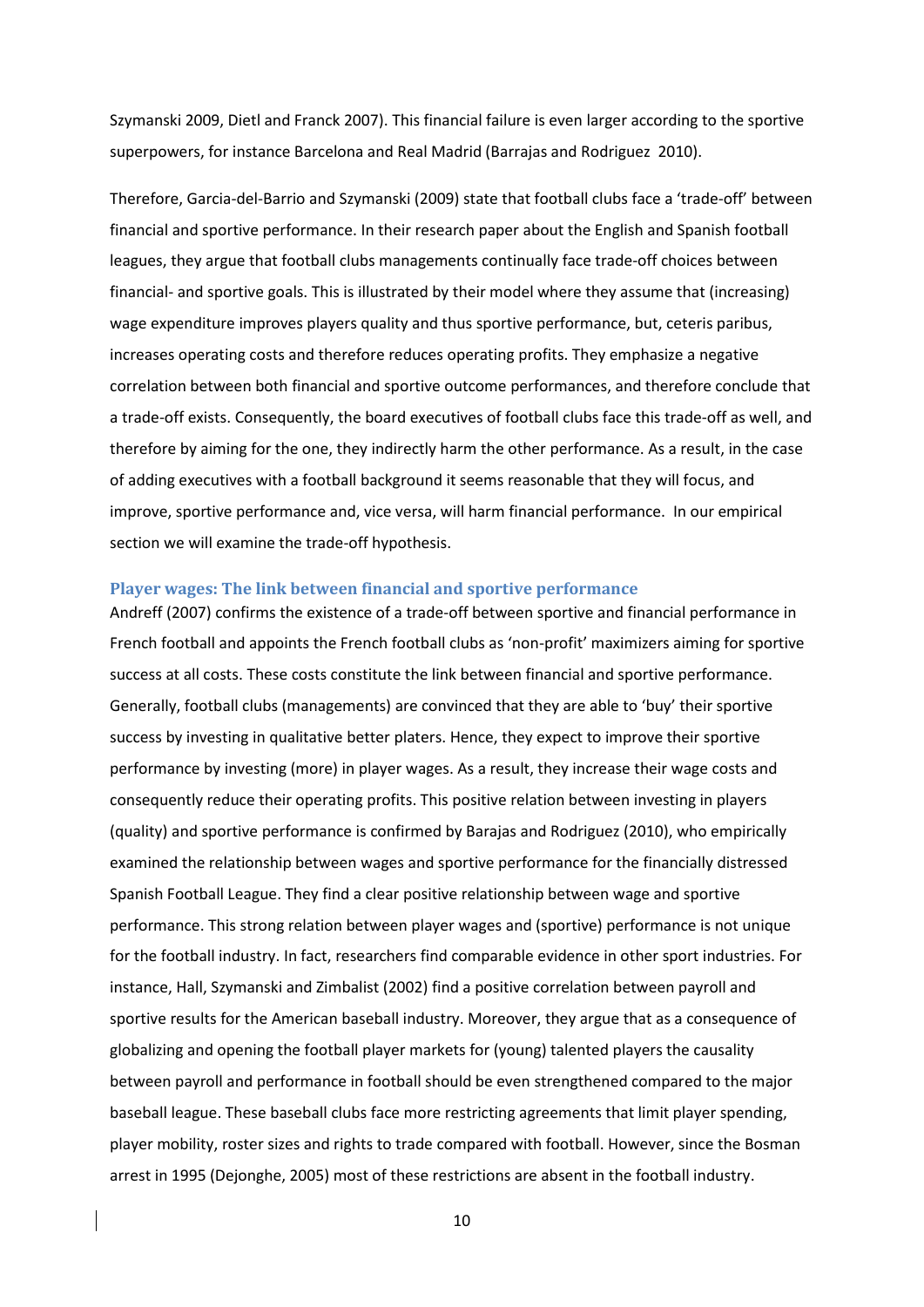Therefore football clubs are even better capable to benefit from the wide variety of player talents to buy success.



**Graph 1: The (cor)relation between salary costs and sportive performance for the Dutch football leagues during the seasons 2011-2014**

Furthermore, In their research paper based on the English professional football league, Szymanski and Smith (1997) find a convincing 92% (positive) correlation between wage costs and sportive performance. This is consistent with our data, where we observe a correlation of 73% between wages and sportive performance for the Dutch football leagues (Graph 1). In our empirical section, we examine the relation between wages and performance. For now, we assume that wages indeed positively explain sportive performance. Therefore, we expect the executives with a football background to use this mechanism to improve sportive performance football club. Consequently, based on the trade-off theory, it follows that these executives will probably (negatively) influence financial performance. This influence on financial performance will be debated in the next sections.

## **2.4 Football Governance in practise and the influence of board executives on financial performance**

Catching up, football clubs are win-maximisers aiming to improve sportive performance conformed to a zero-budget constraint (Garcia-del-Barrio and Szymanski 2009). Therefore, board executives face a different set of sportive performance goals which could be achieved by investing (effectively) in talented players. Hence, to improve sportive performance, the football club's executives should increase players wages. However, according to the trade-off theory between sportive and financial performance, investing in sportive performance (increasing player wages) is at the cost of financial performance. This is confirmed by analysing the financial position of football (Andreff 2007,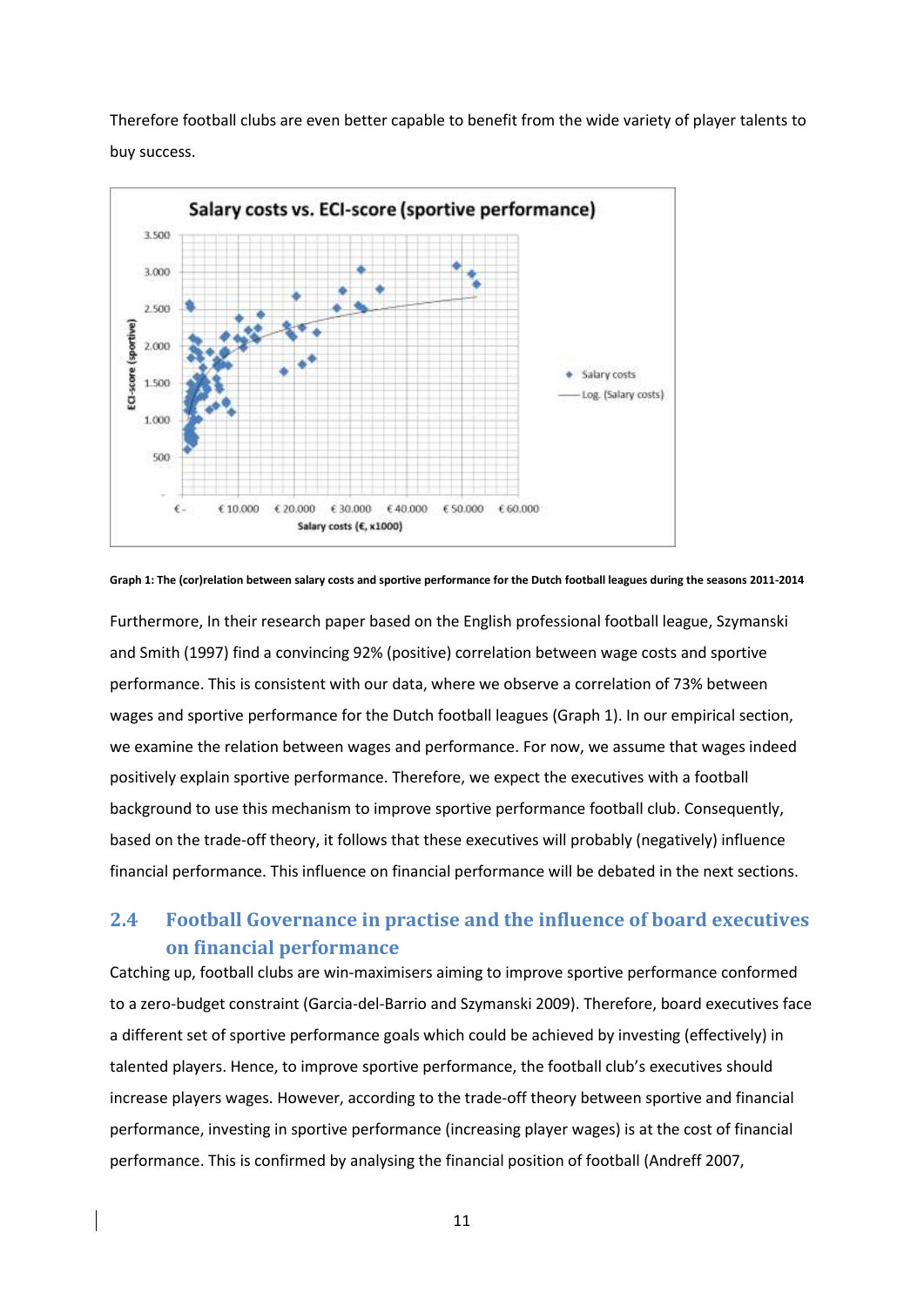Dejonghe 2010, Garcia-Del-Barrio and Szymanski 2009, Dietl and Franck 2007). While football clubs try to improve their sportive performance, we observe financial losses on a large scale in almost all European leagues. In this last section we explain why football clubs record financial deficits. Moreover, we discuss why board executives, shareholders and governance mechanisms do not prevent this financial failure. Finally, we debate the possible influence of adding the football club's board executive with a background in football on financial performance.

#### **The arms race for football players**

Basically, the assumption that football clubs can buy sportive success does not directly explain why they fail on financial performance (Andreff 200, Dejonghe 2010, Garcia-Del-Barrio and Szymanski 2009, Dietl and Franck 2007). This financial failure is explained by the 'arms race' for football players. Generally, the idea that paying higher player wages would lead to attract qualitatively better players, improving sportive performance, stimulates football club managers to get involved into an 'arms race' for the best players (Andreff, 2007). In this 'arms race' football club's executives are pushed by their stakeholders to sportively outperform their rivals (Senaux, 2008). Consequently, they are even willing to pay higher wage costs than the total revenues earned, to reach their sportive goals. Therefore, they exceed their own budgets and lead the football club into financial failure. Hence, introducing football backgrounded board executives on the board, who probably will primary focus on improving sportive performance, could even amplify this effect. In fact, Barajas and Rodriguez (2010) even designate this 'arms race' as the explanation of the whole financial crisis in Spanish football. This raises the question why such financial failure is not prevented by the shareholders and/or governance mechanisms of the football clubs.

#### **Moral hazard**

Andreff (2007) argues that French football financially failed because of 'weak' governance. He defines two instigators as an explanation for breaking the zero-budget constraint and possibly even more important, explains why this financial failure is detected too late by the external (football association) and internal (supervisory boards) control mechanisms. First of all, he states that football clubs are characterised by lax financial management who approach the zero-budget constraint as a soft-budget constraint (Storm and Nielsen, 2012) resulting into higher expenses than allowed. The reasons for football clubs to exceed their own budgets to improve sportive performance is according to Andreff (2007) based on both the pressure of external stakeholders (who demand sportive successes at all costs) and on an underlying moral hazard incentive. Generally, when football clubs are sportively underperforming and for instance there is a chance that they will be demoted, they concern more about sportive performance than financial performance. As a result, they make highrisk investment decisions to improve sportive performance (Franck and Lang, 2012). In fact, the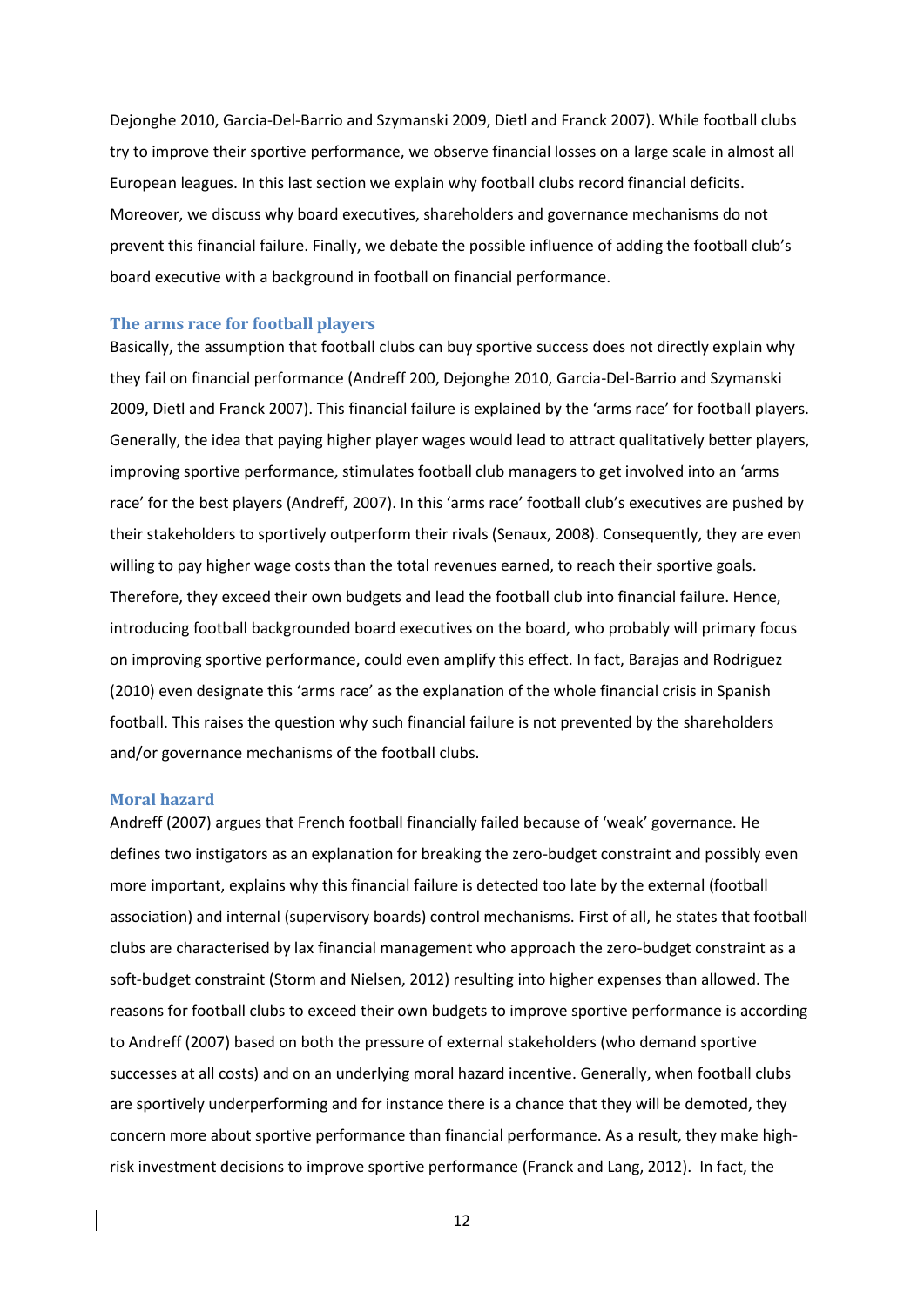football club's executives and owners do not experience bankruptcy as an realistic option since (public) institutions and (potential) external investors form a safety net. When a football club fells into bankruptcy there is a big chance that one of these potential funders will support the football club. These external funders will, when necessary, support the club with financial funding and investments because of their own interests. For instance, private investors would already support the club because they are a cheering the team. Moreover, many football clubs are of great social-cultural importance for the surroundings that they are 'too big to fail' and probably will be saved by the authorities (Franck, 2014). This causes the football club's management to feel themselves insured against bankruptcy. Therefore, they undertake excessive financial risks to achieve the sportive performance goals of the club. This moral hazard effect would probably also apply to, and possibly amplified by, adding (more) football backgrounded executives on the board, who will mainly focus on sportive performance.

#### **'Weak' Governance: External control**

Importantly, while most stakeholders (including the football association) do prefer sportive performance on the short term , they probably even care more about the long term existence of the football club, which depends on financial health. Therefore, you would expect external authorities to intervene and disapprove such behaviour. For instance, when the football associations inspects the financial statements of the football club. However, Andreff (2007) states that due to a lack of (external) transparency it is difficult to discover this financial failure of the football club's management (on time). Moreover, football clubs are solely responsible for completing the financial statements<sup>8</sup>. As an result, the football association has to trust that these statements are truthfully completed. However, football clubs that experience financial difficulties could intentionally mislead the football association. Therefore, financial failure is often detected too late by external control.

#### **'Weak' Governance: Internal control**

1

Generally, the internal control of football clubs lack as well, since most clubs are characterised by 'weak governance' and unilaterally internal governance mechanisms. In fact, the only internal control system that football clubs use is the control of a supervisory board. Hence, Andreff (2007) defines the weak governance as a lack of (financial) supervision by the shareholder on the football club's management. Although supervisory boards are a well-recognized governance control mechanisms (Higgs, 2003), in football, these boards are mainly represented by the shareholders of the club. As discussed before, these shareholders share the interests of the executives and do mainly care about, and hence only control, sportive performance. Therefore there exists a risk that they do not monitor

<sup>8</sup> https://ebv.knvb.nl/uploads/PX/9y/PX9ypG80eFBsQjDTn-uhwQ/120216-Handboek-Bestuurders-Betaald-Voetbal--def.pdf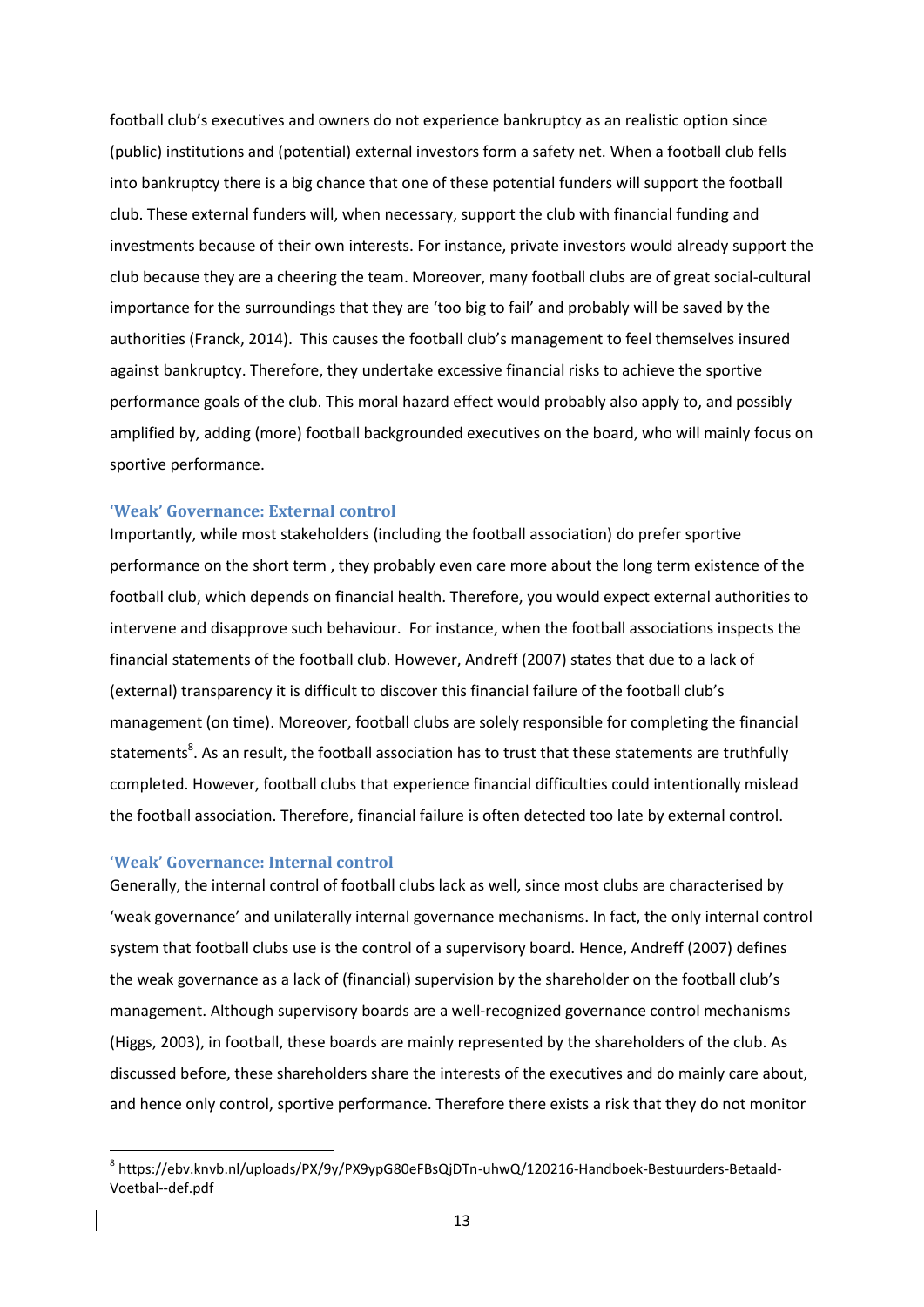the financials strictly enough as long as the football club is sportively performing well. Moreover, when the football club sportively underperforms, they could be mild or even encourage the executive to improve sportive performance at all costs (Franck and Lang, 2012). As a result, the executives will possibly even magnify their wage costs and lead the club into financial failure. Though, even when supervisory boards want to control intensively on financial performance they miss the technology to do this effectively, since most football clubs have no internal risk control and business planning systems. Therefore, football clubs entirely "sail on executive's sense and luck" (Michie and Oughton 2005). Generally, we assume that these supervisory boards are not capable to prevent financial failure and/or improve financial performance. We will examine the influence of these supervisory board in the empirical section.

#### **The role of football backgrounded executives according to financial performance**

Since governance external and internal control mechanisms fail, there exists a huge responsibility for the football club's board executives. They should well-disciplined manage the financial stability of the football club themselves, while they aim for improving sportive performance. Consequently, this lack of governance creates a risk for the football club that the executive, encouraged and/or pushed by their stakeholders to improve sportive performance, lead the club into financial failure without stake- and shareholders noticing and/or intervening. Moreover, since executives compete in the 'arms race' and approach their budgets to be 'soft' (Storm and Nielsen, 2012; Andreff 2007) they are inclined to exceed their budgets. Therefore, when adding football backgrounded executives on the board who will mainly focus on sportive performance, a strong (independent) governance structure which does not only focus on sportive performance, but on financial performance/stability as well seems required to ensure that the football club does not fall into financial failure (Coles, Williams and Sen 1999). However, under the current (weak governance) conditions, we expect that the football backgrounded executives will worsen the financial performance of the football club. This hypothesis will be examined in the empirical section.

## **2.5 Hypotheses**

During the empirical phase of this paper, we will examine the assumed hypothesises based on the theoretical background above. First of all, since Dutch football felt into a sportive crisis, stakeholders proposed to add and/or replace the current board executives by (new) executives with a background in football. Generally, we expect that football clubs are capable to buy sportive success by investing in player wages (Szymanski and Smith 1997, Barajas and Rodriguez 2010). Therefore, we first examine the underlying condition whether:

#### *H1: There is a positive relation between wage costs and sportive performance of the football club*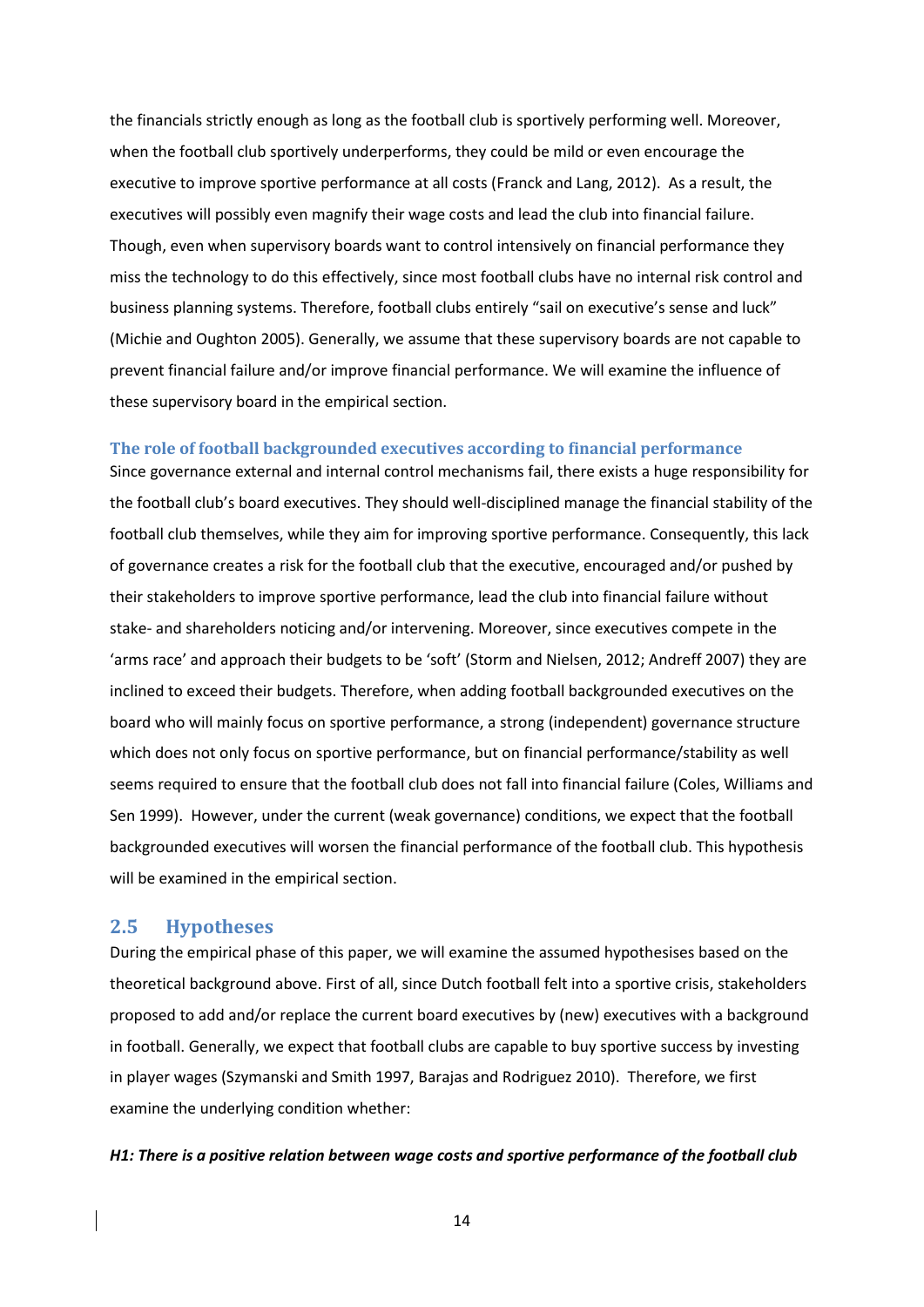Clearly, we concluded that the background of an executive, when it represents industrial expertise, could improve the performance of the company (Walt and Igley, 2003). In this case, the background represents a history in football (as a player) and we expect this background in football enables the executive to effectively buy sportive success by investing in player wages and as a result improve sportive performance of the football club:

## *H2: This paper states that the presence of an executives with a football background on the board improves the sportive performance of the football club*

When executives focus on sportive goals, they use the payroll mechanism by (extra) investing in player wages to improve sportive performance, at all costs (Frack and Lang 2012). Even when the expenses exceed the total budgets of the football club, which leads the club into financial deficits. Therefore, focussing on improving sportive performance could harm the financial performance of the football club, defined by the 'trade-off' theory (Garcia-del-Barrio and Szymanski 2009). Therefore, we examine the underlying assumption if:

## *H3: There exists a negative trade-off between the sportive performance and financial performance of the football club*

Finally, we assume that board executives with a football background mainly focus on improving the sportive performance of the football club. According to Franck (2014), we expect these football backgrounded executives to take excessive financial risks to reach their sportive goals. In combination with the weak governance of football clubs (Andreff, 2007) the football backgrounded executives are free to expend on player wages to improve sportive performance. Consequently, we assume that this results in a negative ' trade-off' effect on financial performance. Therefore:

# *H4: This paper states that the presence of an executive with a football background on the board worsens the financial performance of the football club*

Generally, we argue that executives with a football background will improve the sportive performance of the football club, and consequently, the presence of these executives will worsen the financial performance of the football club.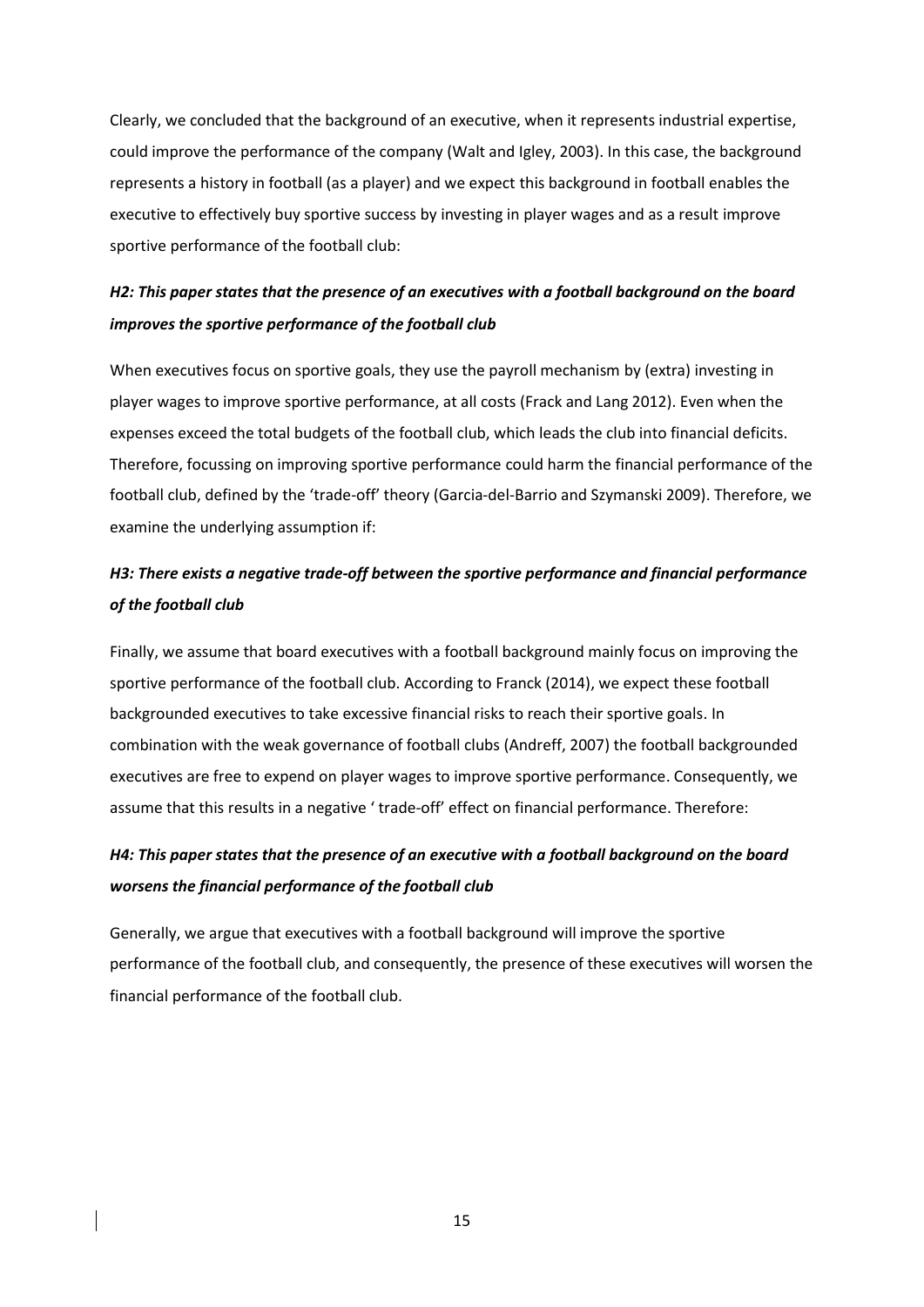## **3. Data and Methodology**

This section contains a description of the data and methodology of this paper. First of all, we explain the data selection. After that, we give a brief description of the purpose and characteristics of the data. Finally, we describe the methodology used in this paper.

## **3.1 Data selection**

Basically, the data contains firm variables of all 34 Dutch professional football clubs over the seasons 2011/'12, 2012/'13 and 2013/'14, a total of 102 observations. This data is derived from the public annual reports of the clubs. From these public annual reports we collected data including operating profits, total revenues (budgets), wage costs, legal status of the organizations and the presence (or absence) of a supervisory board. Besides, we assembled sportive performance scores, which are formulated as ECI scores<sup>9</sup>.

Furthermore, over the season 2013/'14, we assembled data concerning the board characteristics. These characteristics include the age, tenure, gender and professional background, which is defined as one in football or not, of the board executives. In addition, we observed the total number of board executives of each club, defined as board size.

## **3.2 Descriptive data statistics**

This section explains the purpose of all dependent and independent (control) variables and additionally outlines the data characteristics of these variables. First of all, we describe the financial variables. After that, the sportive variables and as third, the governance variables. Finally, we describe the board characteristics of the executives.

## **Financial variables**

**.** 

In table 1 we outline a brief overview of the financial variables. First off all, we gathered total **operating revenues** and total **operating costs**, here we exclude transfer fees income. Basically, we assume that transfer fee revenues are incidentally and uncertain, and therefore not considered in estimating the (wage) budgets. Moreover, Szymanski and Smit (2002) examined the influence of transfer fee spending and argued that the transfer fee expenditure do not explain a football club's (sportive) performance. That is why we exclude transfer fees from our research. Furthermore, by subtracting the operating costs from the operating revenues of the football club we calculate **operating profits.** These operating profits represent the financial performance of the football club. Finally, we observed **wage costs**, including all wages payed by the football club to personnel. All though the office staff wages are included, the total wage costs consist mainly of salaries paid to the players of the team. Therefore, we assume that the wage cost variable fits the model. Generally,

<sup>9</sup> http://www.euroclubindex.com/asp/Methodology.asp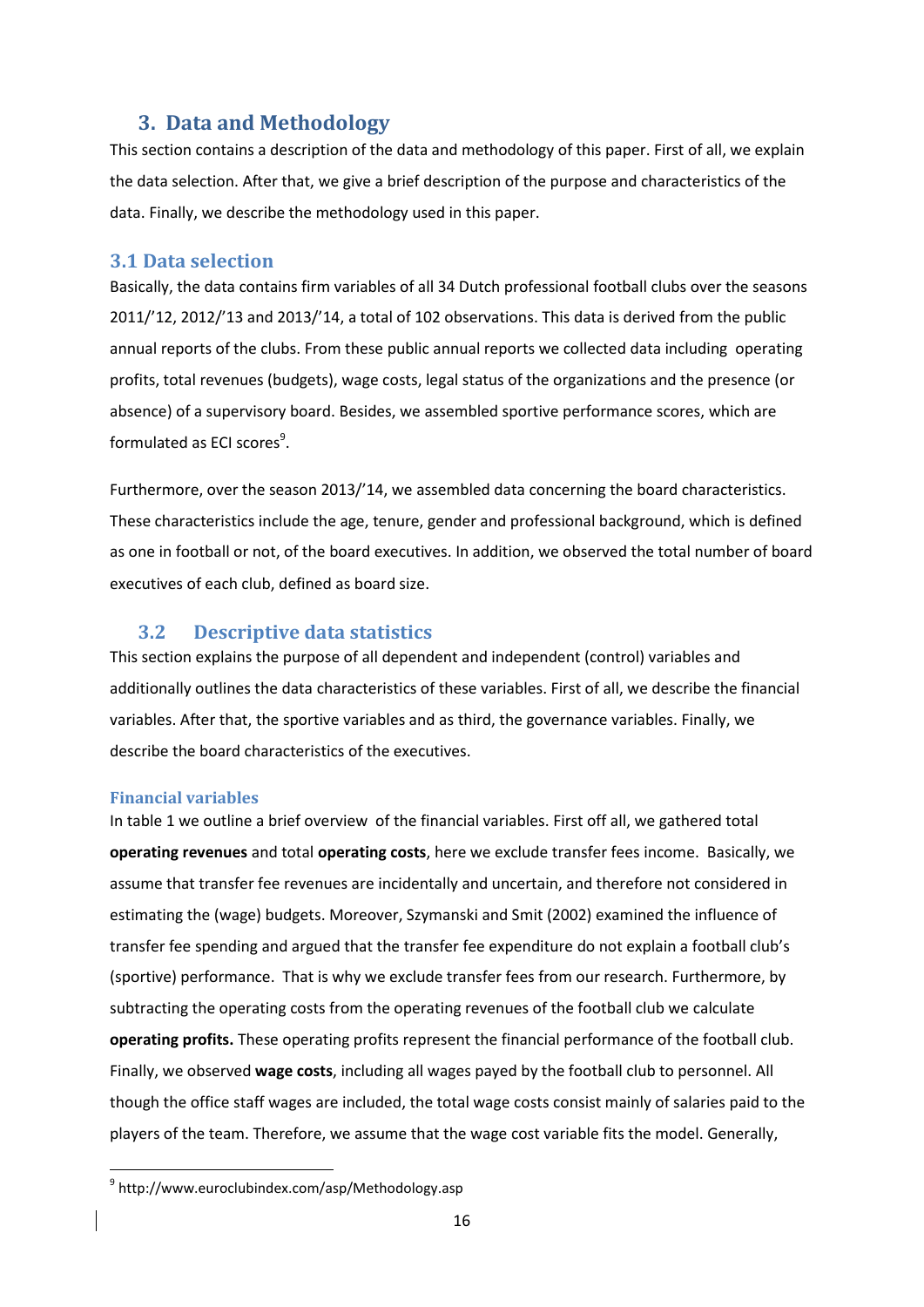according to the theory we discussed during the literature review (Szymanski and Smith, 1997), we expect that (increasing) wage expenditure (positively) explains the sportive performance of the football club.

Analysing panel A, table 1, we observe that the total revenues of all clubs during these three seasons (2011-2014) where on average 14,5 million euros, while total costs where meanly 1 million higher, resulting in an average operating loss of 1 million euros for each individual football club. However, clubs do differ a lot in size and output, which we observe in the minimum and maximum values of all financial variables. For instance, the football club with the highest turnover, Ajax Amsterdam (105 million euros), is seventy times 'as big' compared to the lowest turnover (1.5 million), belonging to FC Oss. Moreover, we observe significant differences according to operating profits. These range from deficits over twenty million euros to positive operating profits that almost count fifteen million euro's. Therefore, we are not able to compare financial performance in absolute values and instead, will calculate a profit margin ratio as an indicator for financial performance:

Profit margin ratio =  $\frac{Total\ operating\ revenues}{Total\复}$ Total operating costs

We assume that these profit margins enable us to compare the smaller and larger football clubs. As a result, we are able to derive (better) conclusions based on our panel data that consists of various football clubs according to size and output. From panel A we observe that profit margins range from 0.35 to 1.17 and on average value 0.91. Finally, we analyse wage costs, that reach from €936.000 to 52,5 million euros and on average represent 56% of the total operating costs of a football club.

## **Sportive variables**

The sportive performance of a football club is measured by their sportive euro club index (ECI)-score. These variables represent the expected level of sporting success of the football club and are derived from historical and actual sporting results in national league matches, in national cup matches and in the European league matches concerning the UEFA Champions League, UEFA Europa League and UEFA Super Cup. Generally, the methodology of these ECI scores is explained as:

"… The result of every match will change the ECI-value of both teams that played. The estimated outcome of the match (a real number between -1 and 1) is compared with the real outcome of the match (1 for home win, 0 for draw, -1 for away win). The difference between the two numbers is multiplied by a constant, the k-factor. The result is added to the home team ECI and subtracted from the away team ECI. Example: a match between team X with ECIX = 2,400 and team Y with ECIY = 1,900 has an expected result of: 1 x 66% + 0 x 19% - 1 x 15% = 0.51 The table shows the changes in ECI based on the match result (in this example the k-factor = 35)…"

#### **Source**:<http://www.euroclubindex.com/asp/Methodology.asp>

-------------------------------------------------------------------------------------------------------------------------------------------------------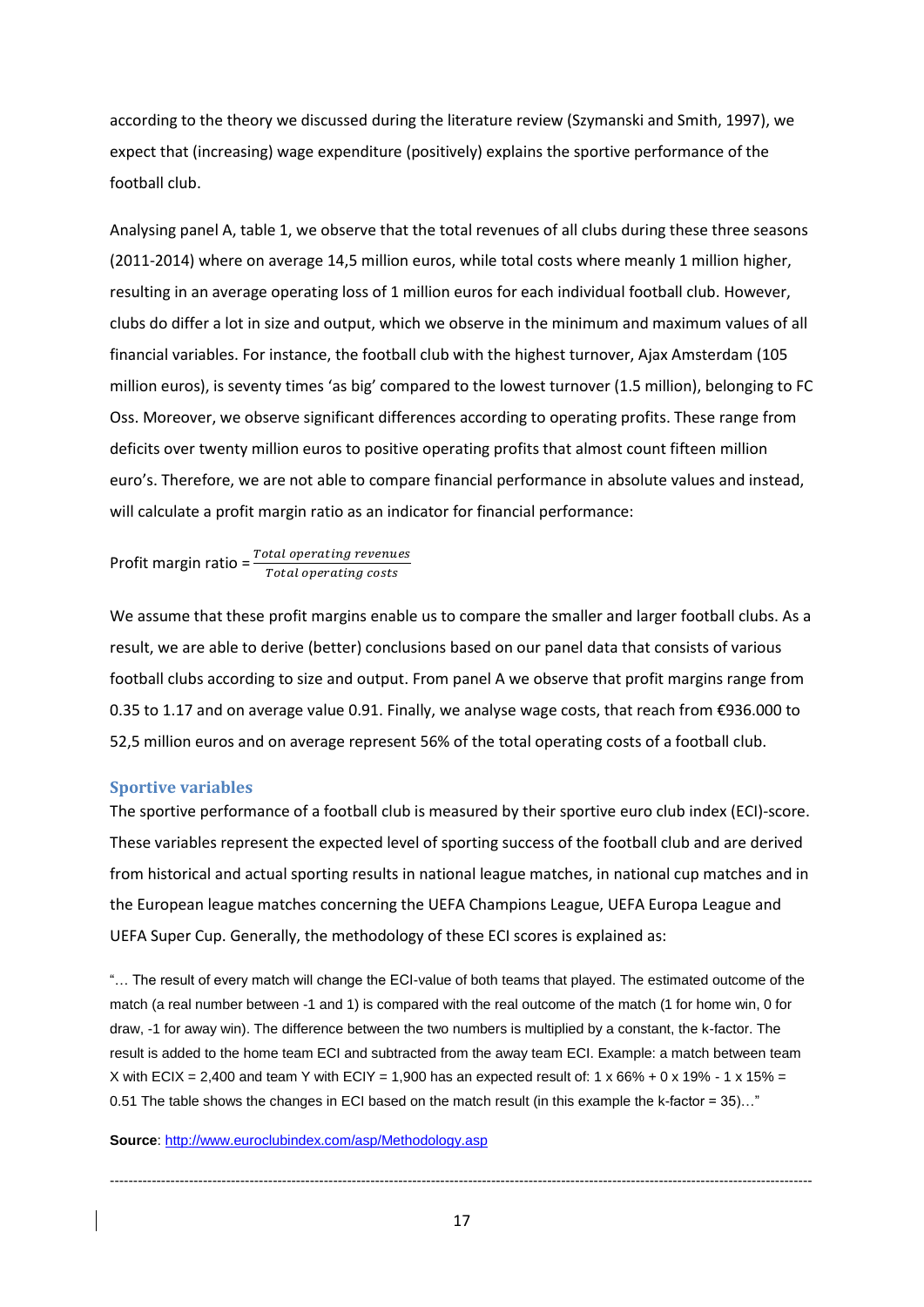In fact, the updated ECI-values reflect the changes in playing strength over the years. Hence, the team that performs better than expected will go up on the euro club index, and consequently, the team that performs worse than expected will go down on the ECI. Therefore, we assume that this ECI-score reflects the entire sportive performance of the club.

Basically, we used the ECI-scores at the end of each season. These average ECI-scores over the three seasons range from 605 (lowest sportive performance) to 3.083 (highest sportive performance). Furthermore, the average sportive score during the three seasons counts 1.668. Remember that these scores are not only valued by competing with clubs from the Dutch football league, but also by competing in the European leagues. Since our data reflects three seasons we add a season variable that either takes a value of 1 (2011/'12), 2 (2012/'13) or 3 (2013/'14). This variables is included to control for time effects. Basically, when Dutch football clubs sportively underperform (over the seasons) against European opponents, as argued by Johan Cruijff, we expect the average ECI-scores of all Dutch football clubs to fall. Therefore, we control for the effect of seasonal trends. Moreover, this season variable would also detect financially time effects that affect financial performance. For instance, this season variable would partially control for the effect of a financial crisis on the football industry.

#### **Governance variable**

**.** 

Generally, football clubs face no prescription of governance structures and mechanisms by their football association<sup>10</sup>. Therefore, they rely on their own inventions to implement governance mechanisms. However, according to the earlier discussed literature (Michie and Oughton, 2005; Andreff, 2007) football clubs contain 'weak' governance systems, where monitoring and controlling is essentially done by a two-tier board system which consists of an executive board and a **supervisory board**. Since football club's lack further internal risk control and business planning systems, this supervisory board is considered to be the only governance measure football clubs are using. These supervisory boards control for risks concerning both the financial and sportive performance of the football club. Though, we expect the supervisory board to effectively contribute to sportive performance (Higgs, 2003), we questioned (Andreff, 2007) the functioning of these supervisory boards on financial performance. Because we observe that football clubs seem not to be rectified by this supervision to appearance financial failure (Barajas and Rodriguez, 2010). Instead, when the supervisory board prefers sportive performance it could even allow the board executives to improve sportive performance (by wage expenditure) at the costs of financial performance which leads the

<sup>10</sup> https://ebv.knvb.nl/uploads/PX/9y/PX9ypG80eFBsQjDTn-uhwQ/120216-Handboek-Bestuurders-Betaald-Voetbal--def.pdf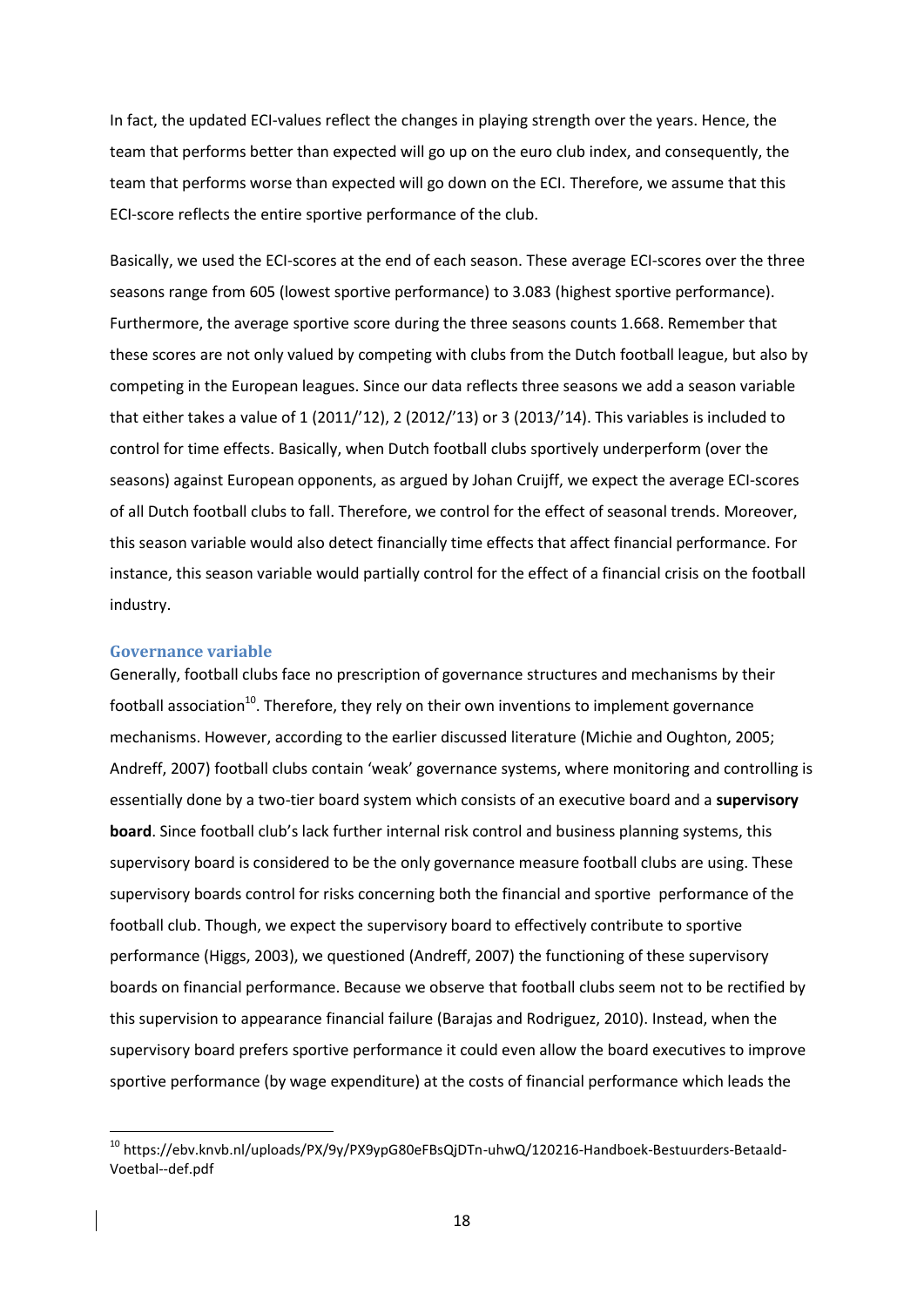club into financial failure. Therefore we include these supervisory boards into our model to control for the (governance) influence on both the football club's sportive and financial performance. When we analyse the 34 Dutch football clubs over the season 2013/14 we observe that 27 of the 34 football clubs contain a supervisory board (Panel C, table 1).

Football clubs differ in **legal status** and ownership (finance) models. Though, we do not possess information about the owners of the football clubs, these ownership (finance) models are largely represented by their legal status (Hamil and Walters, 2009). Therefore we use a legal status variable to control for ownership and governance influence. Basically, we distinguish three legal forms which are discussed during the literature review. First of all, football clubs can (still) be 'foundations' (stichtingen), which are non-profit organisations containing only a committee elected their members (Buraimoo et al, 2006). Hence, these foundations are not owned by (rich investors) and experience more difficulty to obtain finances (Hamil and Walters, 2009) that are necessary to compete financially and sportively with their rivals (Harvey, 2005). Therefore, we expect these foundations to be less effective in (improving) both financial and sportive performance. From panel C, table 1 we can observe that only 7 of the 34 football clubs are (still) 'foundations'.

Furthermore, we observe football clubs that contain a private or public limited legal status. Generally, in Dutch football we observe more private limited companies (19) than public listed football clubs (8) as presented in panel C, table 1. Both legal forms are characterized by a (liability) separation of owners and board executives. Due to their PLC status these clubs are able to attract more finances to raise player wages, and hence, potentially could improve financial and sportive performance (Harvey 2005; Szymanski and Smith 1997; Garcia-del-Barrio and Szymanski 2009). Moreover, private limited companies are sometimes characterized by a (foreign) investor ownership model. This implies that a rich (foreign) investors buys the football club's shares as a 'trophy' asset (Hamil and Walters, 2009) and therefore, provides additional finances to improve performance. In addition, we observe Therefore, football clubs with a private limited status feature larger potential to improve performance than 'foundations'.

Public limited companies have public shareholders that are freely and even more easily (than private limited companies) attracted to buy shares to become an owner of the football club. Though, most football clubs are no recommendable financial investments (Renneboog and Vanbrabant, 2000), these shareholders do provide additional finances that could be used by the football club's management to improve performance.

Generally, we assume that freestanding of performance preferences, football clubs that possess over more finances should be capable to outperform their rivals since they could invest in both future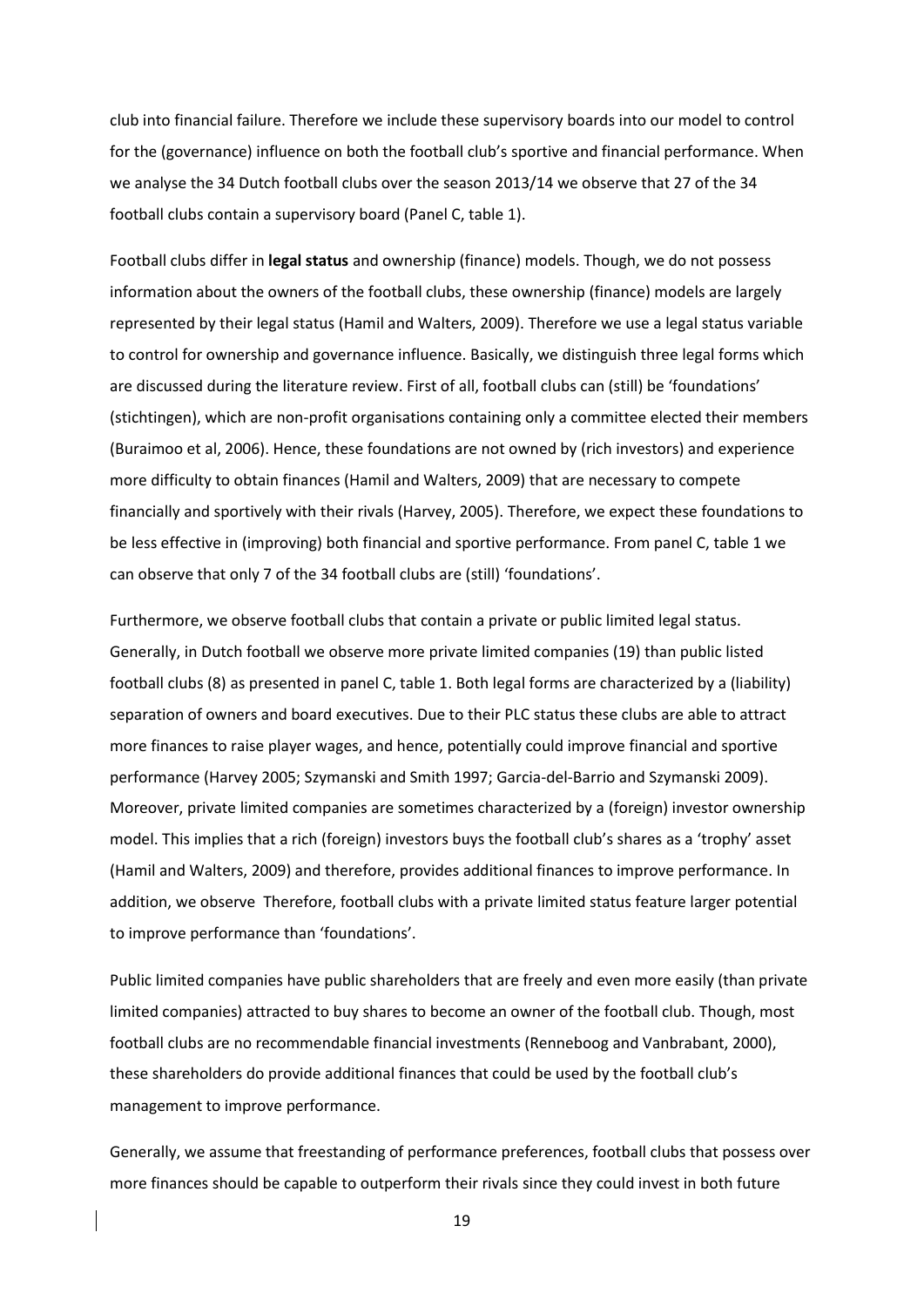sportive and financial performance (Zimbalist, 2003). In fact, we expect that these finances are certainly used for improving sportive performance since we assume that all owners and committees are win-maximisers (Sloane 1971, Késenne 1996) and will primarily focus on sportive performance. However, according to classical economic theory more sophisticated legal forms (PLC's) do require more governance measurements to overcome agency problems (Fama, 1980) and additionally public listed football clubs could attract some profit-maximizing investors (Friedman, 1953). Therefore, their legal status could also positively influence financial performance. As a result, we expect the legal status variable rather to influence both performances positively than negatively.

## **Board characteristics**

Panel D (table 1) summarizes the collected data according to the characteristics of the Dutch football club's executive boards for the season 2013/'14. First of all, we conclude that football club's boards are relatively small. Hence, the average board size barely represents two participating board executives. On average, we observe that these board executives are 47,5 years old, and stay about three years on the board. Remarkably, we find that testing for gender will not be valuable since (while we do observe some female executives in the past seasons) in the season 2013/'14 we observe no women participating on the executive boards of the Dutch football clubs.

Finally, our major independent variable for the models in the empirical section, is the professional background in football, or not. Basically, only 12 out of the 34 football clubs (35,3%) contain at least one executive with a (professional) background in football. All though, it is possible that the football minded employers are participating in a lower level of the organization, for instance the football manager and staff, it strikes that we do not observe more than half of the clubs containing an football backgrounded executive in the top level of the organization.

#### Table 1:

**Descriptive statistics of panel data. Panel A and B contain financial and sportive scores originating from the 34 Dutch officially licensed professional football clubs over the seasons 2011/'12, 2012/'13 and 2013/'14. In addition, panel C and D contain organizational governance data characteristics over the season 2013/'14.**

| <b>Panel A: Financial variables</b> | Average   | <b>Minimum</b> | <b>Maximum</b> |
|-------------------------------------|-----------|----------------|----------------|
| (€, x 1000)                         |           |                |                |
|                                     |           |                |                |
| <b>Operating Revenues</b>           | € 14472   | € 1597         | € 105629       |
| <b>Operating Costs</b>              | € 15640   | € 1649         | €95627         |
| <b>Operating Profits</b>            | € $-1168$ | $-$ € 21392    | €14898         |
| Wage costs                          | € 8806    | €936           | € 52584        |
| Profit Margin                       | 0.91      | 0.35           | 1.17           |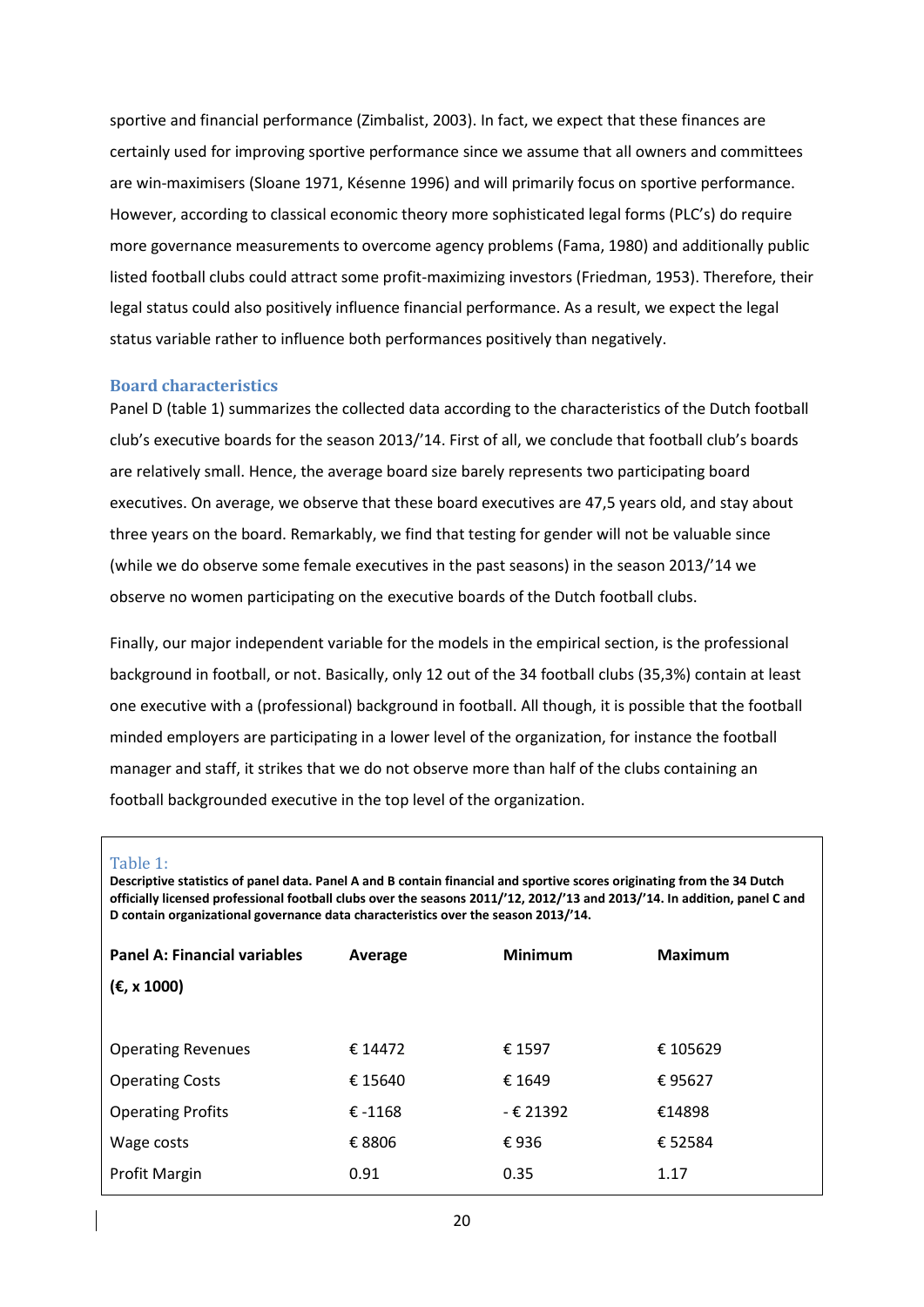| Panel B: Sportive variable            |                                                   |                                  |      |  |
|---------------------------------------|---------------------------------------------------|----------------------------------|------|--|
| ECI                                   | 1668                                              | 605                              | 3083 |  |
| Panel C: Legal form                   | <b>Number of clubs</b>                            | <b>Contain Supervisory board</b> |      |  |
| Foundation                            | 7                                                 | 71%                              |      |  |
| Private Limited Company               | 19                                                | 74 %                             |      |  |
| <b>Public Limited Company</b>         | 8                                                 | 100 %                            |      |  |
| <b>Panel D: Board Characteristics</b> | Average (of 34 Dutch professional football clubs) |                                  |      |  |
| Number of board members               | 1.8 board members                                 |                                  |      |  |
| Age                                   | 47.5 years                                        |                                  |      |  |
| Term                                  | 2.9 years                                         |                                  |      |  |
| Football Background                   | 35.3%                                             |                                  |      |  |
| Gender (male)                         | 100%                                              |                                  |      |  |

## **3.3 Pooled regression analysis**

Before modelling the hypotheses with regard to the influence of the executive's professional background on the performance of the football club, we first examine the hypotheses (H1 and H3) that constitute the underlying assumptions supporting these hypotheses. We pooled our panel data over three seasons (2011-14, n = 102 observations) and estimate our models using the Ordinary Least Squares (OLS) pooled regression analysis's technique.

## **Sportive performance model: The impact of wage costs**

The first hypothesis focusses on the relation between wage costs and sportive performance. Based on Szymanski and Smith (1997) we assume that increasing wage expenditure positively influences the sporting performance of the football club. This will be examined by a sporting performance model:

 $ECI_{it} = \beta_{0+} \beta_1 (WAGE_{it}) + \beta_2(TURNOVER)_{it} + \beta_3 (LEGAL_{it}) + \beta_4 (SUPERVISORY_{it}) +$  $\beta_5(SEASON_{it}) + \varepsilon_{it}$  (1)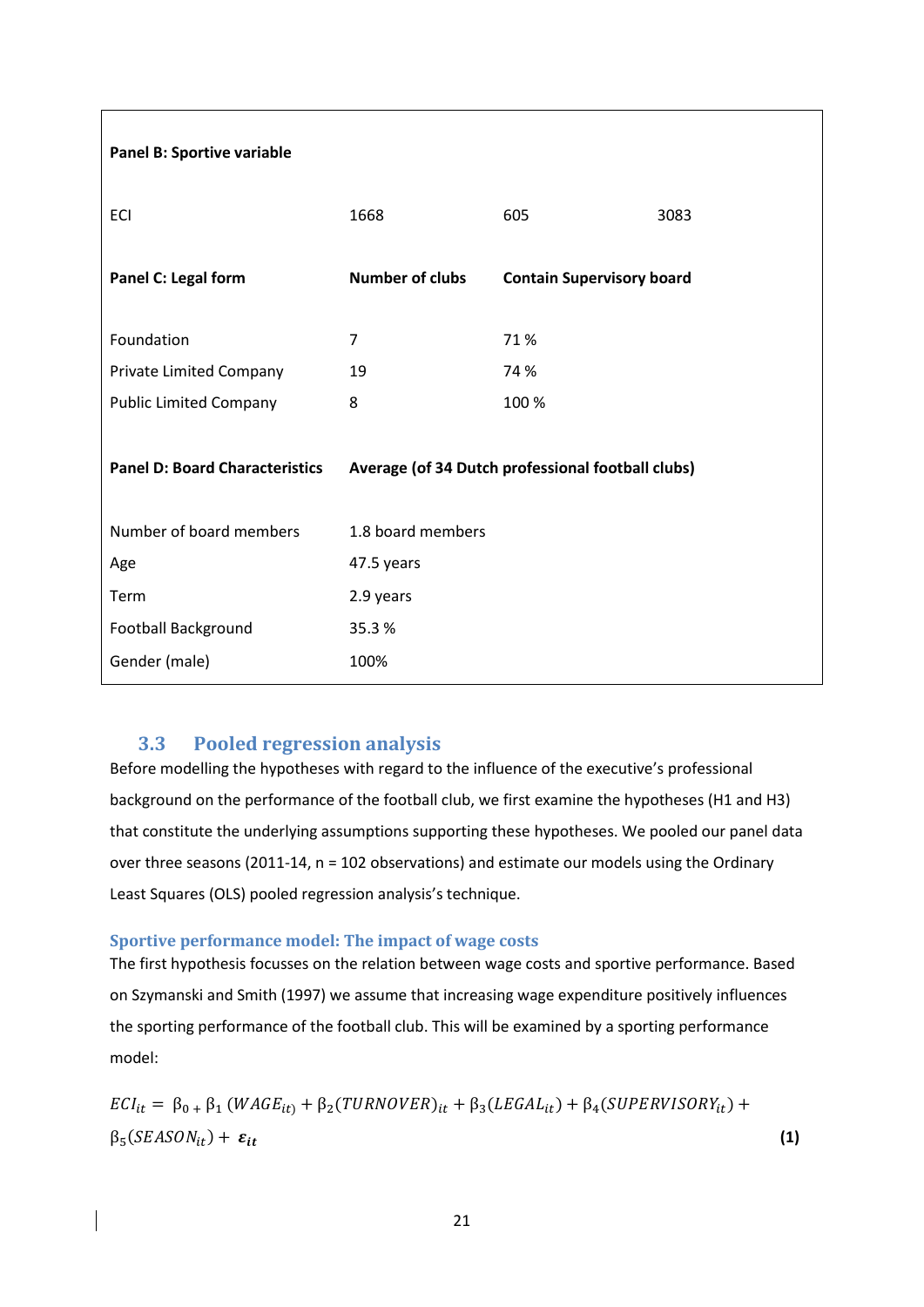Where *i* denotes the observed football club, t defines time and  $\varepsilon_{it}$  estimates the residual of the model. First of all, the football club's sportive performance output is represented by the European Club Index,  $ECI_{it}$ . Furthermore,  $WAGE_{it}$  refers to the football club's (labour) costs. According to  $WAGE_{it}$  we notice the limitation that the variable covers both player and office staff salaries. Therefore, the effect of wages on sportive performance is slightly biased since we assume that especially player wages affect the sportive performance of the club, and possibly not the office staff. However, since the major part of  $WAGE_{it}$  consists of player wages, we assume that the variable fits the model. As control variables for football club's (budget) size and input, we included  $TURNOVER_{it}$ that represents the available budget of each club, and is equal to the total operating revenues of the football club. Furthermore, we added a variable  $(LEGAL_{it})$  to represent the legal status of the football club. This variable could take either take 0 (foundation), 1 (private limited company) or 2 (public limited company) to control for the influence of the football club's legal status. Moreover, we included a binary dummy (control) variable ( $\textit{SUPERVISORY}_{it}$ ) that denotes the existence of a supervisory board, or not, to control for the effect of this governance mechanism. Finally, we included a  $SEASON_{it}$  variable that controls for seasonal trends influencing the performance of the football club.

#### **Financial performance model: Trade-off**

In order to the trade-off theory (Garcia-del-Barrio and Szymanski, 2009) we assume that there exists a negative trade-off between sportive and financial performance. This suggests that football clubs that aim for sportive success, abandon their financial discipline to improve sportive performance at all costs. We examine this theory by formulating a financial performance model:

$$
PROFIT_{it} = \beta_{0+} \beta_{1} (WAGE_{it}) + \beta_{2} (TURNOVER_{it}) + \beta_{3} (SUPERVISORY_{it}) + \beta_{4} (LEGAL_{it}) + \beta_{5} (SEASON_{it}) + \beta_{6} (ECI_{it}) + \epsilon_{it}
$$
\n(2)

Where *i* denotes the observed football club, *t* defines time and  $\varepsilon_{it}$  estimates the residual of the model. Basically, the financial performance model contains two modifications compared to the sportive performance model. First of all, we derived a different dependent output variable reflecting the financial performance of the football club,  $PROFIT_{it}$ . This output variable is defined as the football club's operating profit margin, that is calculated by dividing the football club's total operating revenues by the club's total operating costs excluding incidental costs. Furthermore. Moreover, we included  $ECI_{it}$  as an input variable, instead of an output variable, to examine the trade-off effect between financial and sportive performance (Andreff, 2007).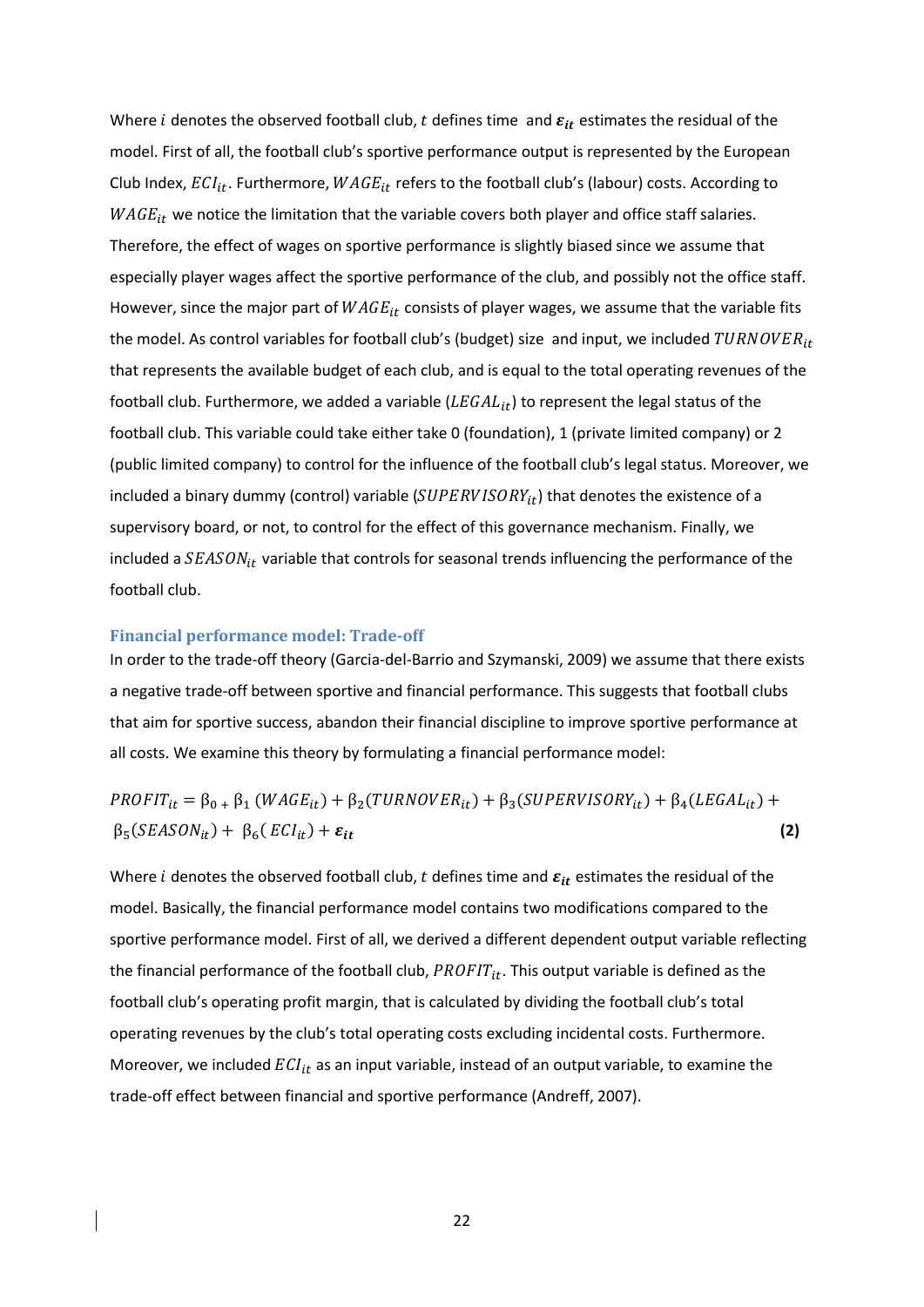## **3.4 Cross-Sectional analysis**

In order to answer the major hypothesis of this paper we use a multiple cross-section regression analysis according to the data of the season 2013/'14. The following equations are estimated using the Ordinary Least Squares (OLS) regression analysis technique.

### **Sportive performance**

To examine the influence of functional background on performance, we expanded our first sportive performance model (1) with five board characteristic variables:

 $ECI_i = \beta_{0+} \beta_1 (WAGE_{i}) + \beta_2 (TURNOVER)_i + \beta_3 (LEGAL_i) + \beta_4 (SUPERVISORY_i) +$  $\beta_5(BACKGROUND_i) + \beta_6(BOARDSIZE_i) + \beta_7(AGE_i) + \beta_8(TENURE_i) + \beta_9(GENDER_i) + \varepsilon_i$  (3)

Where *i* denotes the observed football club and  $\varepsilon_{it}$  estimates the residual of the model. Previously, we explained the first five (football club) variables. However, in this model we excluded the  $SEASON_{it}$  variable, since the model only examines one season. Generally, we added BACKGROUND<sub>i</sub> , which is a binary variable representing the presence of one or more executive(s) with a football background on the board (score 1) or no football-backgrounded executives on the board (score 0). In addition, we added control variables characterizing the total number of board members (BOARDSIZE<sub>i</sub>), the average age of the executives (AGE<sub>i</sub>) and average tenure (TENURE<sub>i</sub>) of these executives on the board. Finally, we added a binary control variable for the attendance of female executives on the board (GENDER<sub>i</sub>).

#### **Financial performance**

In addition, we also expanded the financial performance model (2) to examine whether the board executives with a football background negatively influence financial performance:

 $PROFIT_i = \beta_{0+} \beta_1 (WAGE_i) + \beta_2 (TURNOVER_i) + \beta_3 (ECI_i) + \beta_4 (LEGAL_i) +$  $\beta_5(SUPERVISORY_i) + \beta_6(BACKGROUND_i) + \beta_7(BOARDSIZE_i) + \beta_8(AGE_i) + \beta_9(TENURE_i) +$  $\beta_{10}$ (GENDER<sub>i</sub>)+  $\varepsilon_i$ **(4)**

Where *i* denotes the observed football club and  $\varepsilon_{it}$  estimates the residual of the model. Basically, all variables presented in this second financial performance model are defined as discussed before.

Importantly, we draw your attention that these last two models (3 and 4) examine the influence of board characteristics, and due to a lack of data, are only examined over the season 2013/'14.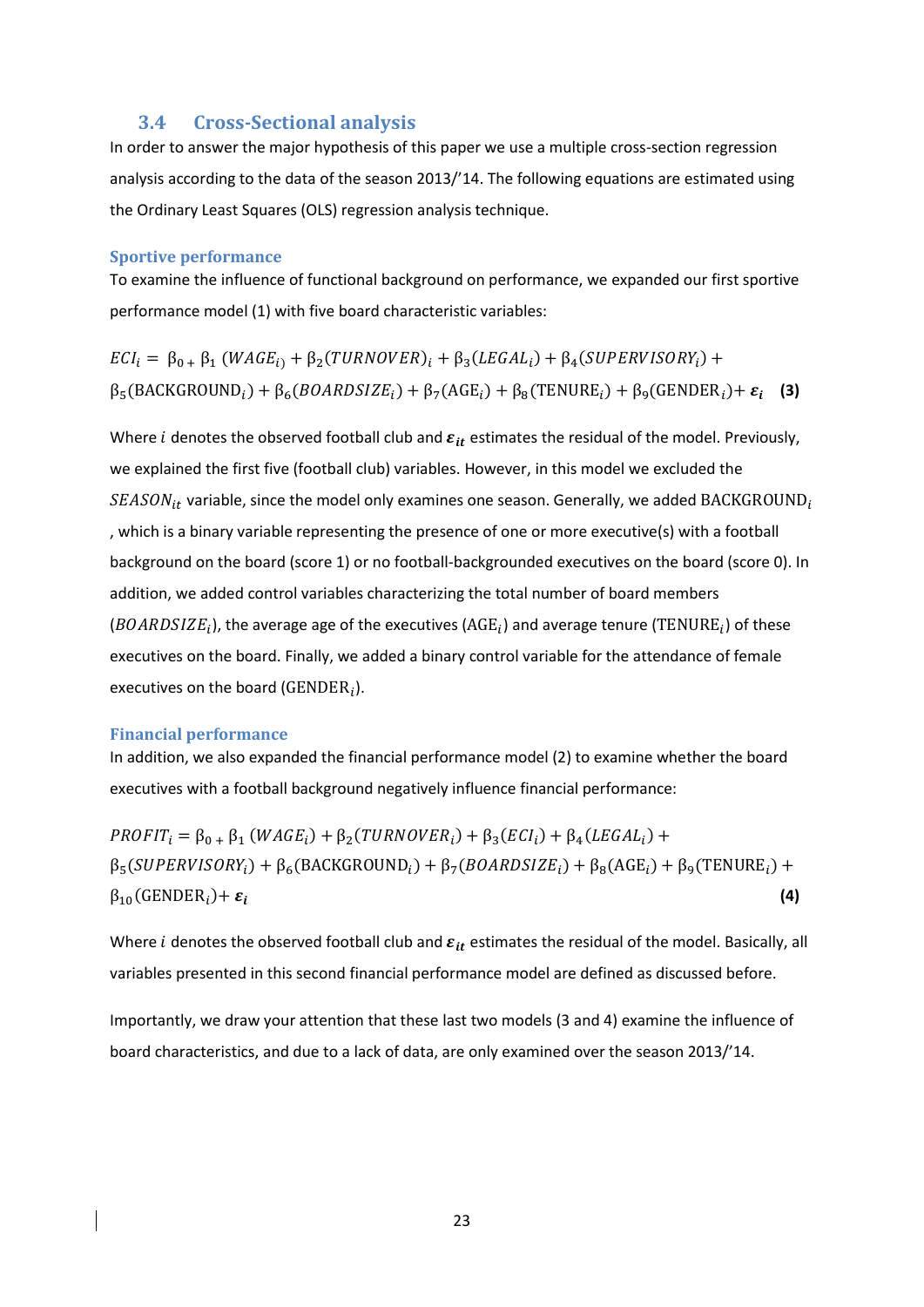## **3.5 Significance Test**

In order to test whether our results of the fixed effects panel data models and cross-section analyses are significant we use the t-test. The t-test is a parametric test which assumes normal distribution. Hence, we assume that our data is normally distributed. The t-statistic is calculated by the formula:

$$
t = \frac{X - \mu_0}{S_X} \tag{5}
$$

Where t denotes the t-statistic, X is the value estimated for the parameter,  $\mu_0$  is the expected value of the parameter and  $S_X$  is the standard error of the estimated parameter.

In the next section we analyse our main findings and results according to the previously theoretical background, formulated research questions and hypothesises.

## **4. Empirical Results**

This section briefly discusses the main findings and results of our regression models, and furthermore, evaluates the formulated hypotheses by using these regression results. First of all, we examine the underlying assumptions explaining performance. After that, we debate the influence of the executive's background on sportive and financial performance of the football club.

## **4.1 Underlying assumptions**

In columns 1 and 2 of table 2 we find the empirical results of the pooled cross-sectional regression models, that examine the underlying assumptions. First of all, we examine the sportive performance model and the relationship between wage costs and sportive performance (H1). After that, we analyse what explains financial performance of the football club and in specific, whether a negative 'trade-off' between sportive and financial performance exists (H3).

Both models are based on the 34 Dutch football clubs over the seasons 2011/'12, 2012/'13 and 2013/'14, a total of 102 observations. The models contain R-squares between 55% and 65%, and comparable adjusted R-squares. Furthermore, both models report significant F-tests at a 1% level. Therefore, the data (at least partially) fits the model.

#### **Wages vs. Sportive Performance**

Based on the previous discussed theories (Szymanski and Smith 1997) in the literature review, we expect that wage costs positively explain sportive performance. The dependent sportive performance variable is represented by the ECI score in column 1. Basically, the results meet our expectations, since we find that wage costs positively explain sportive performance at a 1%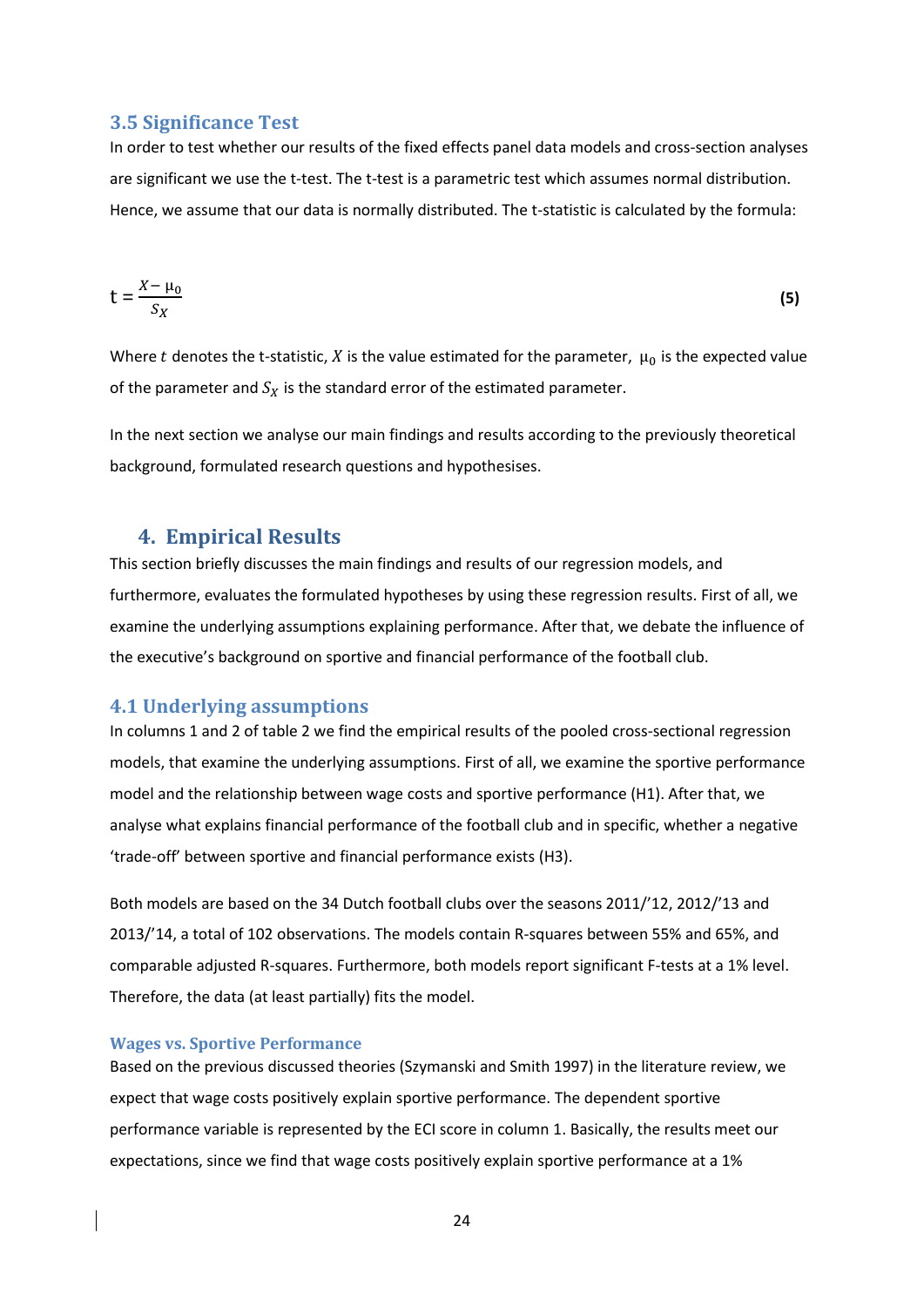significance level. This provides evidence that investing in (player) salaries improves sportive performance, which is in line with our hypothesis (H1). Apparently, these higher wage costs effectively represent quality on the field (Garcia-del-Barrio and Szymanski, 2009). Yet, we denote the limitation that the wage variable covers both player and office staff salaries. Therefore, the effect of wages on sportive performance is slightly biased since we assume that especially players (who act on the field) affect the sportive performance of the club, and plausible not the office staff. However, since the major part of these wage costs consist of player wages, we would expect that without the office staff (bias), the relation between wages and sportive performance would even be stronger. Furthermore, it appears that turnover of the football club is negatively signed to sportive performance at a 10% significance level. This is striking, since football clubs with larger budgets should be capable to attract better players to improve sportive performance. However, the negative sign could explain that larger clubs find it difficult to (keep) improving sportive performance, or moreover, are satisfied with their current sportive performance. Therefore, they use the rest of their budget to improve other interests, for instance social projects or financial performance, instead of additional investing in player wages to attract better players. Consequently, this is at the cost of sportive performance. Another explanation could be, that those larger football clubs are not capable to effectively improve sportive performance above a certain level of budget anymore. This could imply that the marginal effect of investing in sportive performance become lower, or even negative, when the total budget rises.

Interestingly, the season variable negatively influences sportive performance at a 5% significance level. This means that the Dutch football club's sportive results worsened over the years. Remember that the ECI-scores reflect sportive performance on both national and international level. In fact, losing points as a Ducth football club against an opponent from the Netherlands automatically adds points to another national football club. Since all Dutch football clubs are included, this could not influence the ECI-scores for our model. Therefore, the devaluation of sportive scores over the years is explained by the results of Dutch football clubs against other international football clubs. This is in line with the concerns of former legend Johan Cruijff, who argues that Dutch football is in a sportive crisis and is falling behind on the rest of (international) football. Basically, the Dutch leagues are weakened over the years compared with the other European competitions. Finally, we observe no significant impact of the legal status and/or presence of supervisory boards on sportive performance.

#### **Financial performance: Trade-off**

Next, we analyse the second column of table 2, that represents the influence of the financial and governance independent variables on the financial performance of the football club, viewed as the profit margin (revenues/costs). We find evidence that turnover positively, and wage costs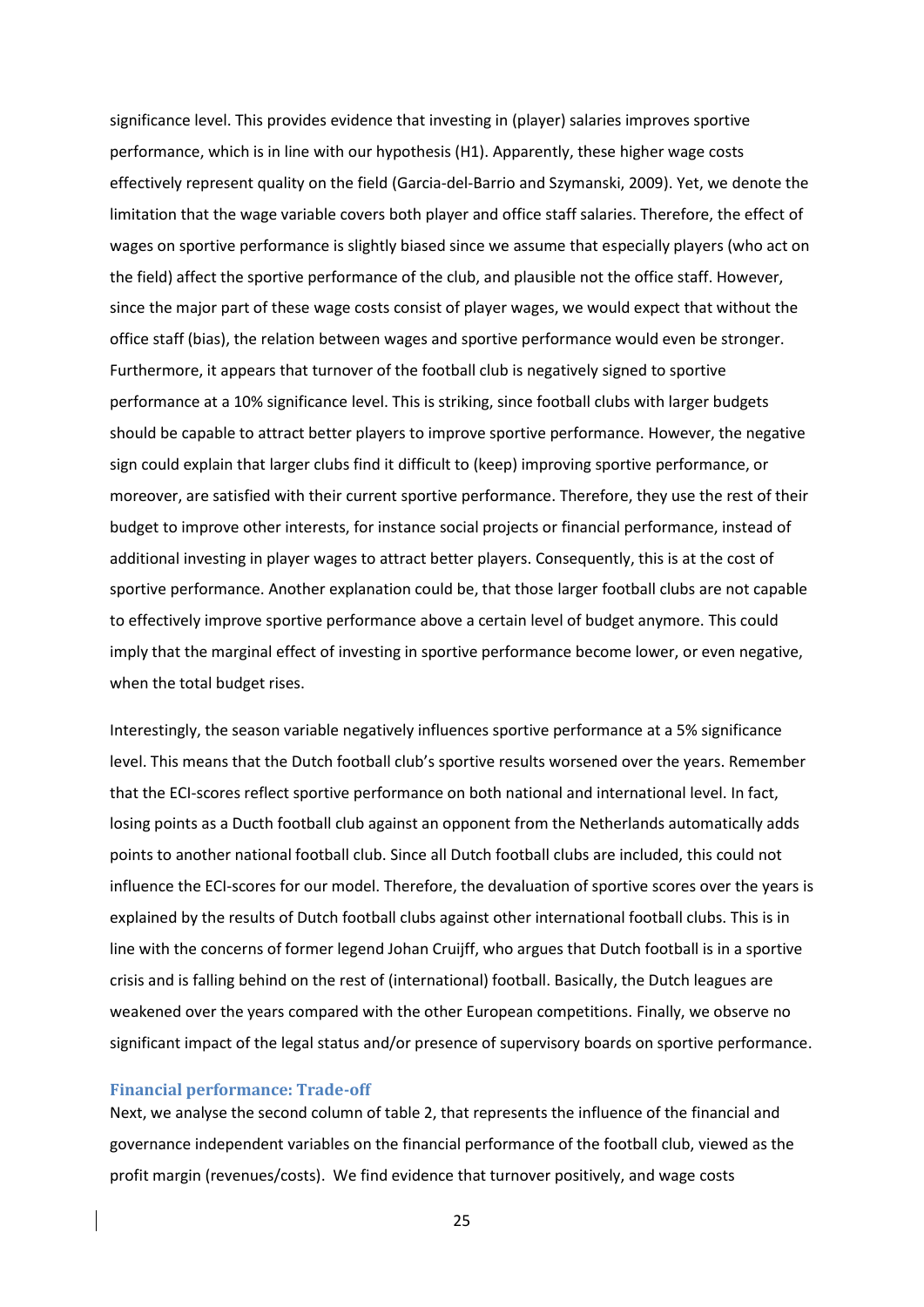negatively, explain financial performance at a 1% significance level. This makes sense, since both variables are part of the calculated financial performance, where revenues (turnover) improve financial performance. In addition, increasing (wage) costs is at the costs of operational profits. However, comparable with the impact on sportive performance, we do not find any significant impact of the legal status and limited used governance mechanism (supervisory board) on financial performance. Therefore, we do not find evidence that the presence of a supervisory board on performance (Higgs 2003) makes a difference compared with the absence of a supervisory board. Although not significant (p-value = 0.11, >0.1), we observe a negative coefficient according to the relation between sportive (ECI) and financial performance. This is in line with the trade-off theory (Barajas and Rodriguez, 2010), which states that football clubs that aim for sportive performance do this at the cost of financial performance. An possible explanation is that they get involved into an 'arms race' (Andreff 2007) for the best player talents and therefore are 'pushed and forced' to raise their wage costs and exceed their total budgets to improve sportive performance, which results into operating deficits. However, though the negatively sigh is interesting, the coefficient is not significant according to our maximum significance level (10%) and therefore we could not accept the hypothesis (H3) for now.

#### Table 2

Results of our regression models 1-4 for both performances of the football club, sportive performance (models 1 and 3) and financial performance (models 2 and 4). Where the first two model are based on the seasons 2011/'12, 2012/'13 and 2013/'14 and predict the influence of the underlying assumptions of wage costs (1) and trade-off between sportive and financial performance (2). The models 3 and 4 are based on data according to the season 2013/'14 and include board characteristic variables to predict the influence of board executive's background in football on sportive (3) and financial (4) performance of the football club.

|                    | (1)          | (2)                 | (3)         | (4)                 |
|--------------------|--------------|---------------------|-------------|---------------------|
|                    | <b>ECI</b>   | <b>PROFITMARGIN</b> | <b>ECI</b>  | <b>PROFITMARGIN</b> |
| Variables:         |              |                     |             |                     |
| <b>WAGE</b>        | $0.06682***$ | $-0.00003***$       | $0.06485**$ | $-0.00003***$       |
|                    | (0.014)      | (0.000004)          | (0.029)     | (0.000007)          |
| <b>TURNOVER</b>    | $-0.0144*$   | $0.00002***$        | $-0.01201$  | $0.00002***$        |
|                    | (0.008)      | (0.000002)          | (0.016)     | (0.000004)          |
| <b>LEGAL</b>       | 3.93525      | 0.00328             | $-22.316$   | $-0.02225$          |
|                    | (73.80)      | (0.016)             | (141.24)    | (0.032)             |
| <b>SUPERVISORY</b> | -44.3640     | 0.00259             | $-220.421$  | 0.00819             |
|                    | (110.06)     | (0.023)             | (214.82)    | (0.049)             |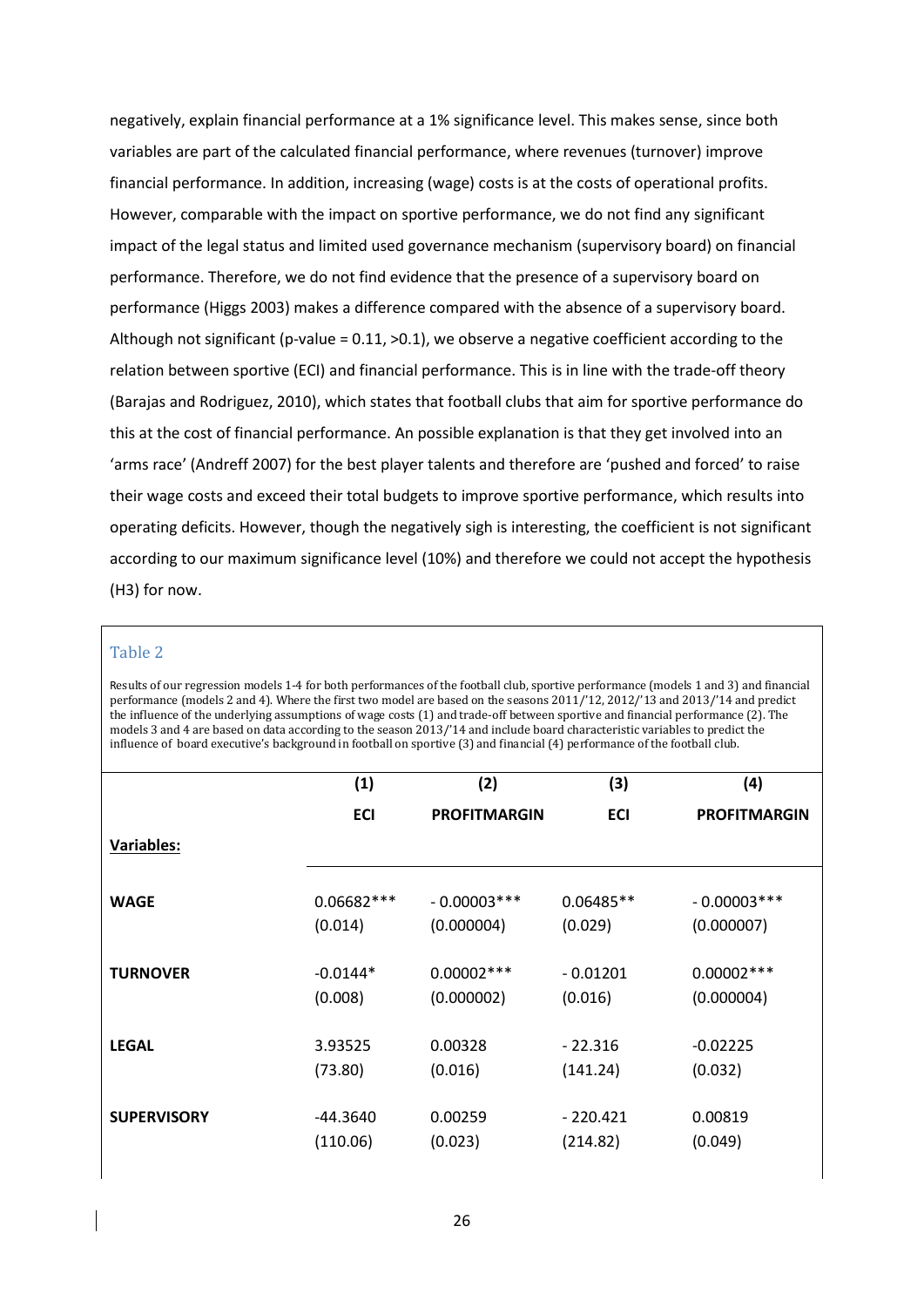| <b>SEASON</b>                                                                                                         | $-98.262**$ | $-0.00940$  |                |                |  |
|-----------------------------------------------------------------------------------------------------------------------|-------------|-------------|----------------|----------------|--|
|                                                                                                                       | (49.48)     | (0.011)     |                |                |  |
|                                                                                                                       |             |             |                |                |  |
| <b>ECI</b>                                                                                                            |             | $-0.00003$  |                | $-0.00002$     |  |
|                                                                                                                       |             | (0.00002)   |                | (0.00006)      |  |
| <b>BACKGROUND</b>                                                                                                     |             |             | $-159.863$     | 0.06150        |  |
|                                                                                                                       |             |             | (204.32)       | (0.047)        |  |
|                                                                                                                       |             |             |                |                |  |
| <b>BOARDSIZE</b>                                                                                                      |             |             | 14.495         | 0.00396        |  |
|                                                                                                                       |             |             | (98.55)        | (0.022)        |  |
| <b>TENURE</b>                                                                                                         |             |             | $-20.355$      | $0.01226*$     |  |
|                                                                                                                       |             |             | (31.49)        | (0.007)        |  |
|                                                                                                                       |             |             |                |                |  |
| <b>AGE</b>                                                                                                            |             |             | 0.342          | $0.00448**$    |  |
|                                                                                                                       |             |             | (9.29)         | (0.002)        |  |
| <b>GENDER</b>                                                                                                         |             |             | <b>Omitted</b> | <b>Omitted</b> |  |
|                                                                                                                       |             |             |                |                |  |
| <b>Constant</b>                                                                                                       | 1514.487*** | 0.99002 *** | 1445.826***    | $0.71331***$   |  |
| <b>R-Square</b>                                                                                                       | 0.5675      | 0.6431      | 0.5740         | 0.6940         |  |
| Adj. R-square                                                                                                         | 0.5450      | 0.6205      | 0.4377         | 0.5792         |  |
| <b>F-statitic</b>                                                                                                     | 25.19***    | 28.53***    | $4,21***$      | $6.05***$      |  |
| <b>Observations</b>                                                                                                   | 102         | 102         | 34             | 34             |  |
| *** denotes p-value < 0.01, ** denotes p-value < 0.05, * denotes p-value < 0.1 and brackets represent standard errors |             |             |                |                |  |

## **4.2 Board characteristics**

In columns 3 and 4 of table 2 we find the empirical results of the cross-sectional regression, that examines the influence of the board characteristics on the performance of the football club. Generally, we expect that board executives with a background in football will have a positive impact on sportive performance (H2) and a negative impact on the financial performance of the football club (H4).

## **Connecting the Models**

Both our models in columns 3 and 4 are based on the 34 Dutch football clubs over the season 2013/'14, that count logically a total of 34 observations. The models contain R-squares between 55% and 70%. However, the adjusted R-squares are definitely lower ranging from 43 to 57%. This means that the influence off adding extra variables (such as the board characteristics) did increase the fit of the model (R-squared), but we should definitely be careful and take into account that a part of the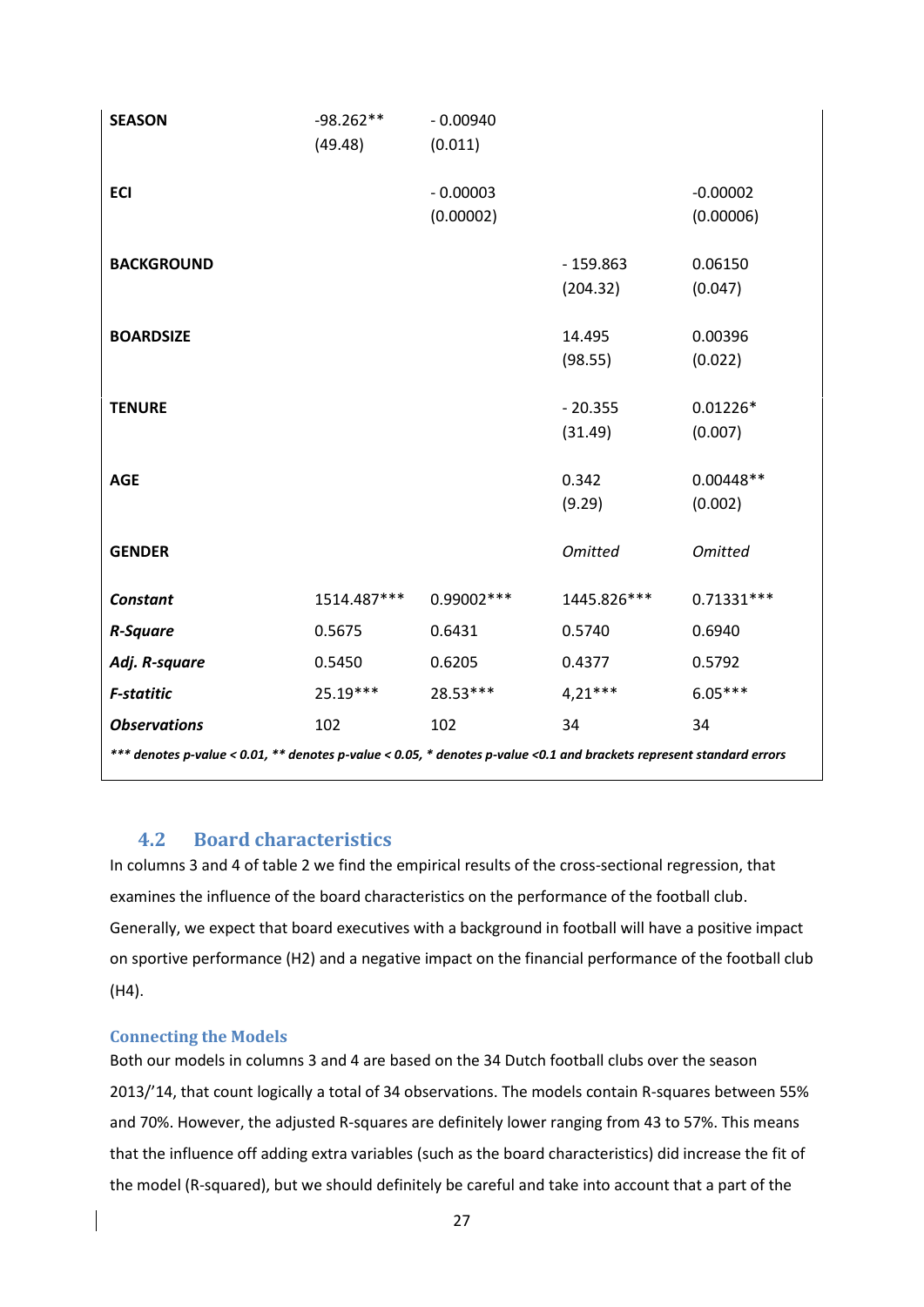explanatory could be because of statistical luck and/or outliers. This is partially because of the relatively small sample size However, both models report significant F-tests at a 1% significance level. Therefore, the data (at least partially) fits the model.

Despite the smaller sample size concerning only one season, the conclusions from the earlier pooled model over three seasons are still applicable. According to the financial performance of the football club, undoubtedly, the turnover sign is positive and therefore improving financial performance. Moreover, wage costs negatively explain the financial performance of the football club, while in line with Szymanski and Smith (1997) these wage costs positively signs the sportive performance of the football club, at a 5% significance level.

#### **The Influence of Background**

However, our major variable, the professional football background of the executives (BACKGROUND), does not show a positive sign according to sportive performance of the football club. This is inconsistent with our expectations. Despite the positive influence that professional background could have on the firm's performance because of enhanced expertise and knowledge of the industry (Walt and Ingley, 2003). Instead, we find a negative coefficient, though not significant. Therefore, we could prove our second hypothesis (H2) that states that an executive's professional background in football improves sportive performance of the football club. Moreover, the sign of our major variable (BACKGROUND) for financial performance is positive, though not significant. This is also inconsistent with our expectations since we expected these executives to worsen the financial performance of the club because the 'arms' race for talented players (Andreff, 2007) would cause a trade-off effect (Garcia-del-Barrio and Szymanski, 2009). Consequently, we do not find evidence for our last hypothesis (H4). In fact, we do not observe any significant impact of the background of executives on the football club's performance. This could be explained in several ways. An first explanation could be that the supervisory board, in contrast to our expectations, obstructs the executive from exceeding budgets to improve sportive performance at all costs. Hence, we do find a positive sign for financial performance and a negative sign for sportive performance for the supervisory boards variable (SUPERVISORY), though these variables are not significant. A second explanation suggests that the other executives on the board minify the football backgrounded executive. Basically, many football clubs contain small boards and therefore executive colleagues could leverage each other. However, a larger board size should vanish this influence and consequently improve sportive performance. This is not the case according to our results since we, though positive, observe no significant sign for the influence of board size. Moreover, it is possible that not the background of the executive determines performance success, but for instance, other executive characteristics do. Although we do not observe any significant impact of board characteristics on sportive performance,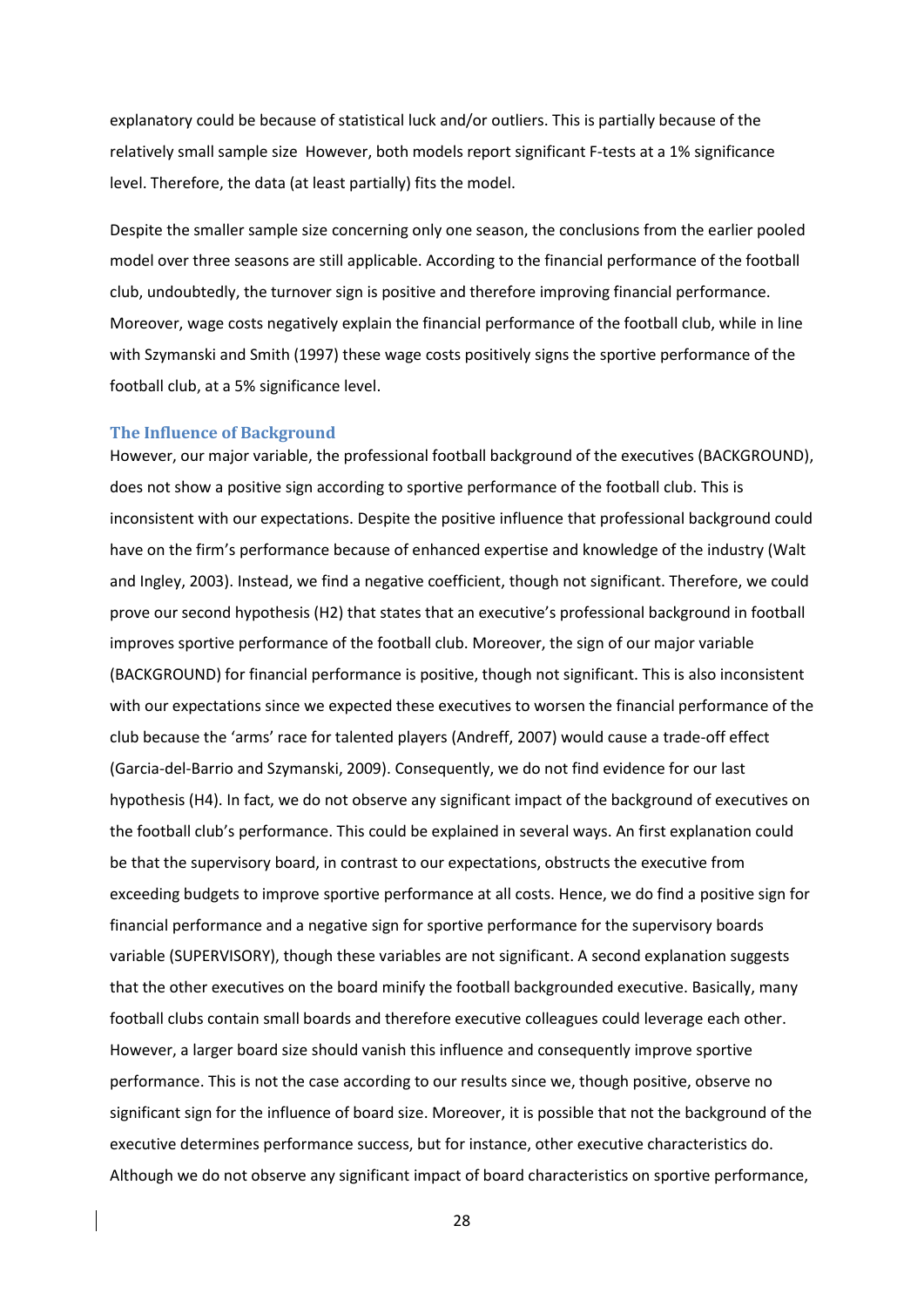we actually do observe significant impact of age (at a 5% level) and tenure (at a 10% level) on financial performance. Moreover, both signs are positive, which is in contrast with our expectations (Hermalin and Weibach 1991; Guest 2009) where we expected that a longer tenure on the board and older age would negatively influence financial performance since those executives lose flexibility over time. However, apparently tenure and age in football improve financial performance. Possibly experience reflects quality and skill of the executive in football. A second explanation could be that these older board executives, who stay longer on the board than average, are more worried about the long-term performance of the football club. Therefore they do not exceed their total budgets to improve sportive performance at all costs, on the short-term. Instead, they care about the long-term existence of the football club and therefore try to stay financially solvable. In conclusion, since we do not find any significant impact of the professional football background on sportive performance, this could also imply that executives with a football background do not outperform the rivalry executives (without this expertise) of other professional football clubs. Somehow, these executives are capable to feature football knowledge and expertise, for instance by appointing a(n expensive) well-skilled football manager, to achieve their sportive goals. In this case, the possession over a large budget to invest in a well-skilled manager and talented players is enough to buy success..

## **5. Conclusion**

In this section we briefly discuss our general conclusion, followed by the limitations of this paper and recommendations for further research.

## **5.1 General Conclusion**

Dutch football is confronted with a sportively crisis. In this paper we examine what determines the sportive (and financial) performance of the football club. Generally, sportive performance is explained by the amount that football clubs invest in wages. In addition, we expected that adding executives with a background in professional football would positively influence sportive performance of the football club since their experience as a football player provides them the expertise to better cope with the football industry. For instance, by using the payroll mechanism more effectively to attract better player talents we expected these football backgrounded executives to outperform their rivals and improve sportive performance. However, we did not find evidence that this is true. Besides, we examine the subsequent influence of football backgrounded executives on the financial performance of the club. This mind-set is explained by the earlier discussed trade-off theory. This theory suggests that football clubs who aim for improving sportive performance do this at the cost of financial performance, caused by the 'arms race' (Andreff, 2007). We assumed that executives with a background in football will mainly focus on sportive performance and therefore, in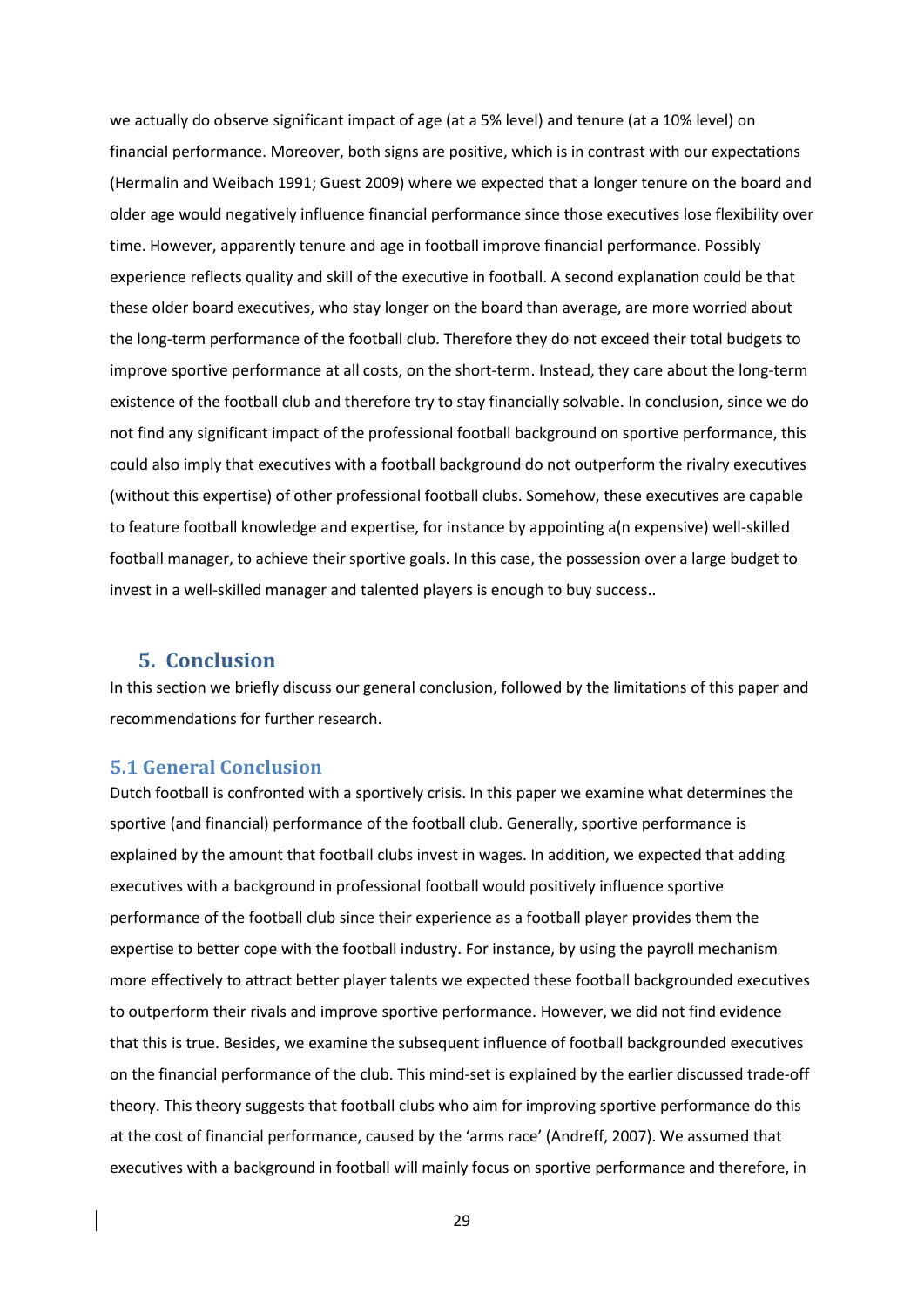struggle for the best talented players increase wage costs as high, that it exceeds the total budget of the football club. Consequently, the football backgrounded executive worsens the financial performance of the football club in overall. Although we did find some weak evidence that the tradeoff between sportive and financial performance occurs, we did not find evidence that executives with a background in football amplify this trade-off effect to worsen the financial performance of the club. Finally, we do observe some interesting findings. First of all, football club turnover (budget) is negatively related to sportive performance. This could indicate that football clubs with large turnovers do not want, or are not capable to, use these larger budgets (entirely) to improve sportive performance by investing in wages. Furthermore, we observe that other executive's characteristics do influence the financial performance of the firm. In fact, the tenure and age of the executive positively influences financial performance. This suggests that, in contrast with the major football industry, relatively older executives that stay on the board for a longer time focus more on financial performance, and hence, the long-term existence of the football club. However, further research is required to confirm these suspicions.

## **5.2 Limitations and recommendations**

This paper has some limitations. First of all, the sample size of our dataset is relatively small. The analysis about the underlying assumptions is acceptable with 102 observations, but the analysis about board characteristics concerns only 34 observations. Although, there are no more professional football clubs in the Netherlands, this sample size is too small for signification. Hence, since we are not able to increase the number of football clubs, we would recommend a next research to involve more seasons. Consequently, this provides the researcher also the opportunity to observe the influence of changes in the football club's boards during the years. Even CEO turnovers. Moreover, we would recommend to involve football clubs from other countries because now, the results could be determined by specific country elements that only occur for the Netherlands. Finally, we would recommend to investigate deeper into the core of football club's performance choice and determinations of successes. For instance, which board characteristics determine the success of the football club, and what is the role of stake- and shareholders in this process. Interestingly, we found some evidence that older board executives, who stay longer on the board than average, are more worried about the long-term performance of the football club. This suggests that they do not exceed their total budgets to improve sportive performance at all costs, on the short-term. Instead, they care about the long-term existence of the football club and therefore try to stay financially solvable. These board characteristics relations to performance could learn us a lot about the successfulness, or not, of football clubs in general.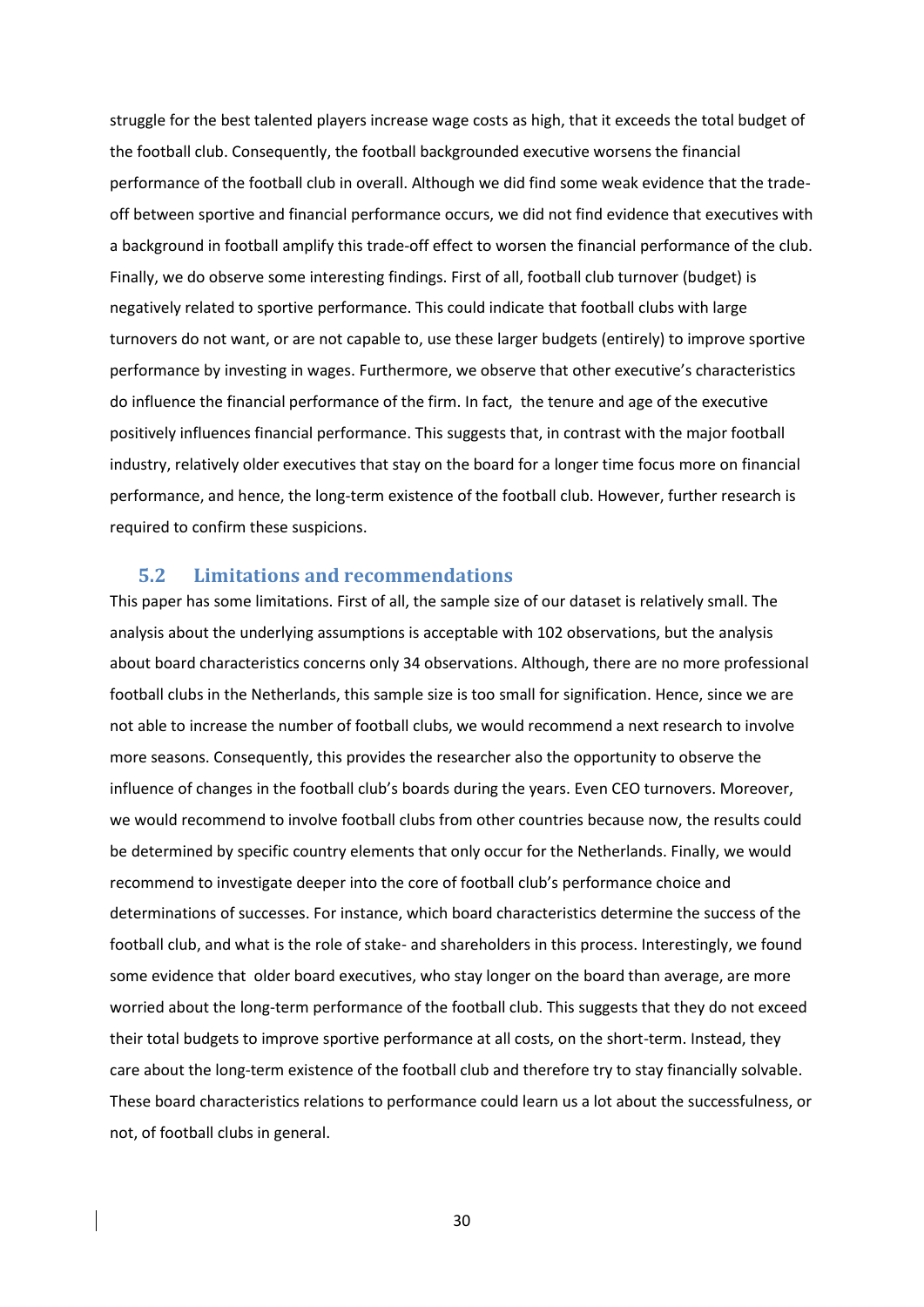## **6. References**

Andreff, W. (2007). French Football A Financial Crisis Rooted in Weak Governance. Journal of Sports Economics.

Barajas, Á., & Rodríguez, P. (2010). Spanish football clubs' finances: crisis and player salaries. International Journal of Sport Finance, 52-66.

Buraimo, B., Simmons, R., & Szymanski, S. (2006). English Football. Journal of Sports Economics.

Carter, D., Simkins, B., & Simpson, W. (2003). Corporate governance, board diversity, and firm value. Financial review.

Coles, J., McWilliams, V., & Sen, N. (2001). An examination of the relationship of governance mechanisms to performance. Journal of management.

Conyon, M., & Peck, S. (1998). Board size and corporate performance: evidence from European countries. The European Journal of Finance.

Dejonghe, T. (2005). Een economische analyse van 10 jaar Bosman. Status: published.

Dejonghe, T., Hoof, S. V., & Lagae, W. (2010). Managing football in established markets: the Netherlands and Belgium. In S. Chadwick, & S. Hamil, Managing Football.

Dietl, H., & Franck, E. (2007). Governance failure and financial crisis in German football. Journal of Sports Economics.

Dulewicz, V., & Herbert, P. (2004). Does the composition and practice of boards of directors bear any relationship to the performance of their companies? Corporate Governance: An International Review, 263-280.

Dulewicz, V., MacMillan, K., & Herbert, P. (1995). The development of standards of good practice for boards of directors. Executive development.

Eisenberg, T., Sundgren, S., & Wells, M. (1998). Larger board size and decreasing firm value in small firms. Journal of financial economics.

Fama, E. (1965). The behavior of stock-market prices. Journal of business.

Fama, E. (1980). Agency Problems and the Theory of the Firm. The journal of political economy.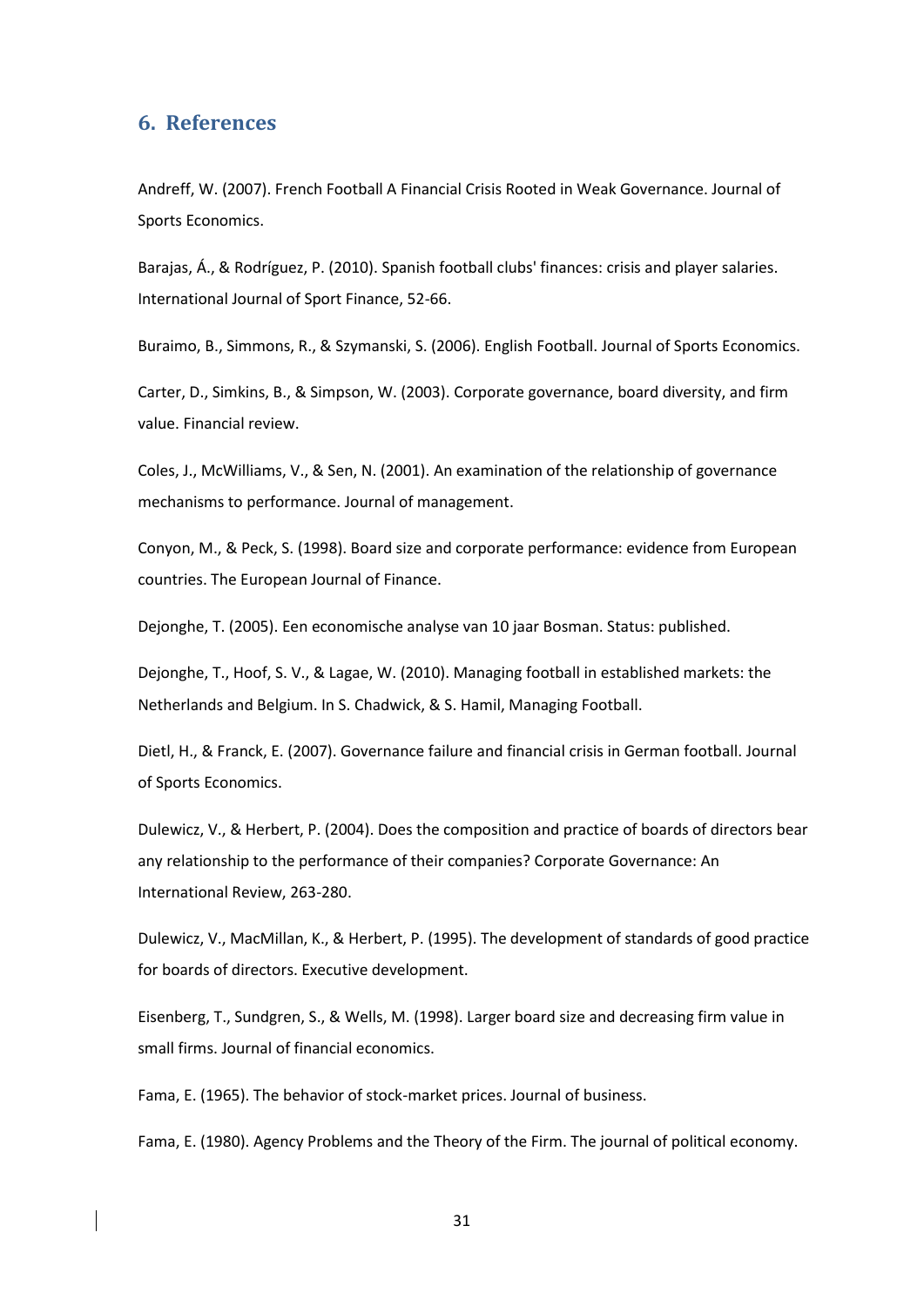Franck, E. (2014). Financial Fair Play in European Club Football-What is it All About? University of Zurich - Department of Business Administration (IBW).

Franck, E., & Lang, M. (2012). Theoretical Analysis of the Influence of Money Injections on Risk Taking in Football Clubs, forthcoming in. Scottish Journal of Political Economy.

Freeman, R., Martin, K., & Parmar, B. (2007). Stakeholder capitalism. Journal of Business Ethics, 303-314.

Friedman, M. (1953). The methodology of positive economics. Essays in positive economics.

Garcia-del-Barrio, P., & Szymanski, S. (2009). Goal! Profit maximization versus win maximization in soccer. Review of Industrial Organization.

Guest, P. (2009). The impact of board size on firm performance: evidence from the UK. The European Journal of Finance, 385-404.

Hall, S., Szymanski, S., & Zimbalist, A. (2002). Testing causality between team performance and payroll the cases of major league baseball and english soccer. Journal of Sports Economics.

Hamil, S., & Walters, G. (2009). Ownership and governance. In S. Chadwick, & S. Hamil, Managing Football: An International Perspective.

Hamil, S., & Walters, G. (2010). Financial performance in English professional football:'an inconvenient truth'. Soccer & Society.

Harvey, A. (2005). Football: The first 100 years. Routledge.

Hermalin, B., & Weisbach, M. (1991). The effects of board composition and direct incentives on firm performance. Financial management, 101-112.

Higgs, D. (2003). Review of the role and effectiveness of non-executive directors. Department of Trade and Industry (United Kingdom).

Holt, M. (2007). The Ownership and Control of Elite Club Competition in European Football. Soccer and Society.

Ken G. Smith, K. A. (1994). Top management team demography and process: The role of social integration and communication. Administrative Science Quarterly, 412-438.

Késenne, S. (1996). League management in professional team sports with win maximizing clubs. Europ. J. Sport manage, 14-22.